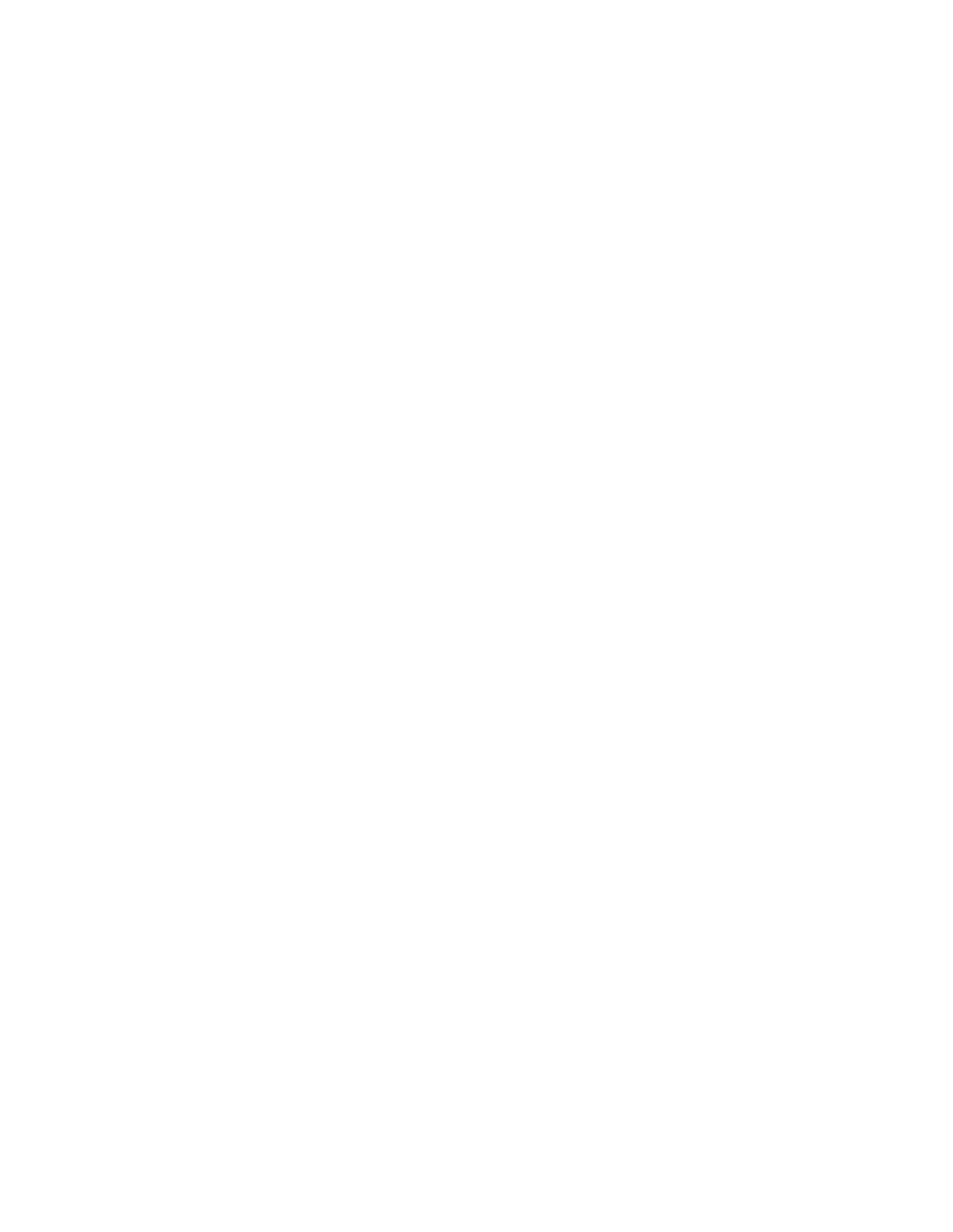# **CONTENT**

| <b>Club Secretary job description</b><br><b>Working with your President and Committees</b> |                |  |                            |
|--------------------------------------------------------------------------------------------|----------------|--|----------------------------|
|                                                                                            |                |  | Working with the President |
| <b>Working with Committees</b>                                                             | $\overline{2}$ |  |                            |
| Club communications                                                                        | 3              |  |                            |
| Website and social media                                                                   | 3              |  |                            |
| Communicating with the District Governor and Rotary staff                                  | 3              |  |                            |
| Club records and archives                                                                  | 3              |  |                            |
| Club archive                                                                               | 3              |  |                            |
| Midyear and annual report                                                                  | $\overline{4}$ |  |                            |
| <b>Meetings</b>                                                                            | 5              |  |                            |
| Board meetings                                                                             | 5              |  |                            |
| Club meetings                                                                              | 5              |  |                            |
| <b>Club Assemblies</b>                                                                     | 7              |  |                            |
| Governor's visit                                                                           | 7              |  |                            |
| <b>Bylaws and elections</b>                                                                |                |  |                            |
| Your Club Constitution and Bylaws                                                          | 8              |  |                            |
| Elections                                                                                  | 8              |  |                            |
| Dues, Club invoices, and financial reporting                                               | 9              |  |                            |
| Dues and fees                                                                              | 9              |  |                            |
| Club dues                                                                                  | 9              |  |                            |
| District dues                                                                              | 9              |  |                            |
| Club invoice (Rotary International dues)                                                   | 10             |  |                            |
| Club termination and reinstatement                                                         | 11             |  |                            |
| <b>Financial reporting</b>                                                                 | 11             |  |                            |
| Developing next year's budget                                                              | 12             |  |                            |
| <b>Club and Rotary Foundation Contributions</b>                                            | 13             |  |                            |
| Contributions                                                                              | 13             |  |                            |
| <b>Club Foundations</b>                                                                    | 14             |  |                            |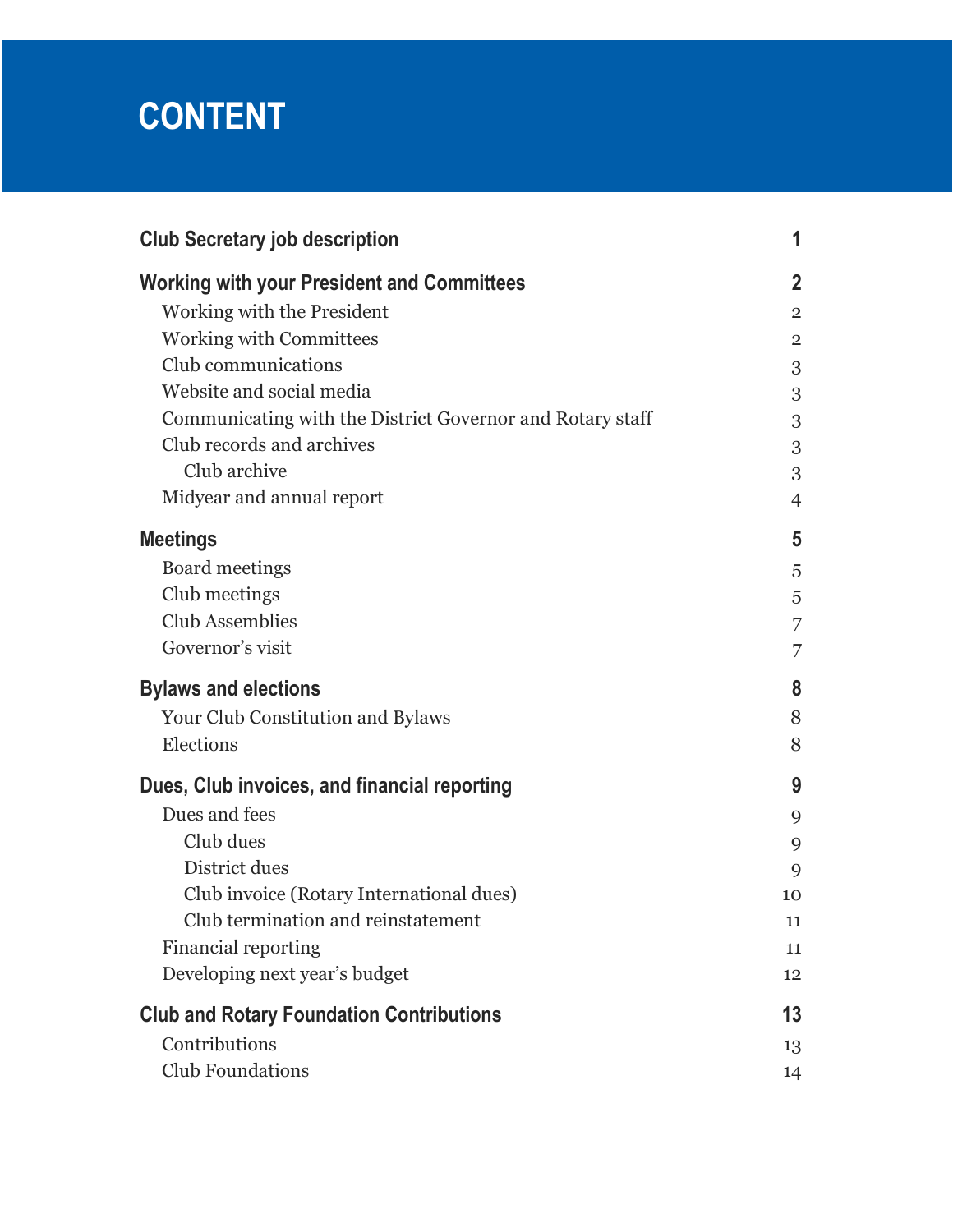| <b>Calendar of activities</b>                             | 15 |  |
|-----------------------------------------------------------|----|--|
| Using Rotary's online tools                               | 17 |  |
| Delegation                                                | 17 |  |
| Managing membership leads                                 | 18 |  |
| Reporting club and officer changes                        | 19 |  |
| Reporting club officers                                   | 19 |  |
| Reporting club meeting changes                            | 19 |  |
| <b>Official Directory information</b>                     | 19 |  |
| Attendance                                                | 19 |  |
| <b>Managing membership information</b>                    | 21 |  |
| <b>Updating member lists</b>                              | 21 |  |
| <b>Transfers and relocations</b>                          | 22 |  |
| Removing a member                                         | 22 |  |
| <b>Electors at the District Conference</b>                | 23 |  |
| <b>Club Electors</b>                                      | 23 |  |
| Credentials certificates                                  | 23 |  |
| <b>Rotary International Convention delegate selection</b> | 24 |  |
| Credentials certificates                                  | 25 |  |
| <b>Risk management for projects</b>                       |    |  |
| Risk management for youth programs                        |    |  |
| <b>District Training Assembly discussion questions</b>    |    |  |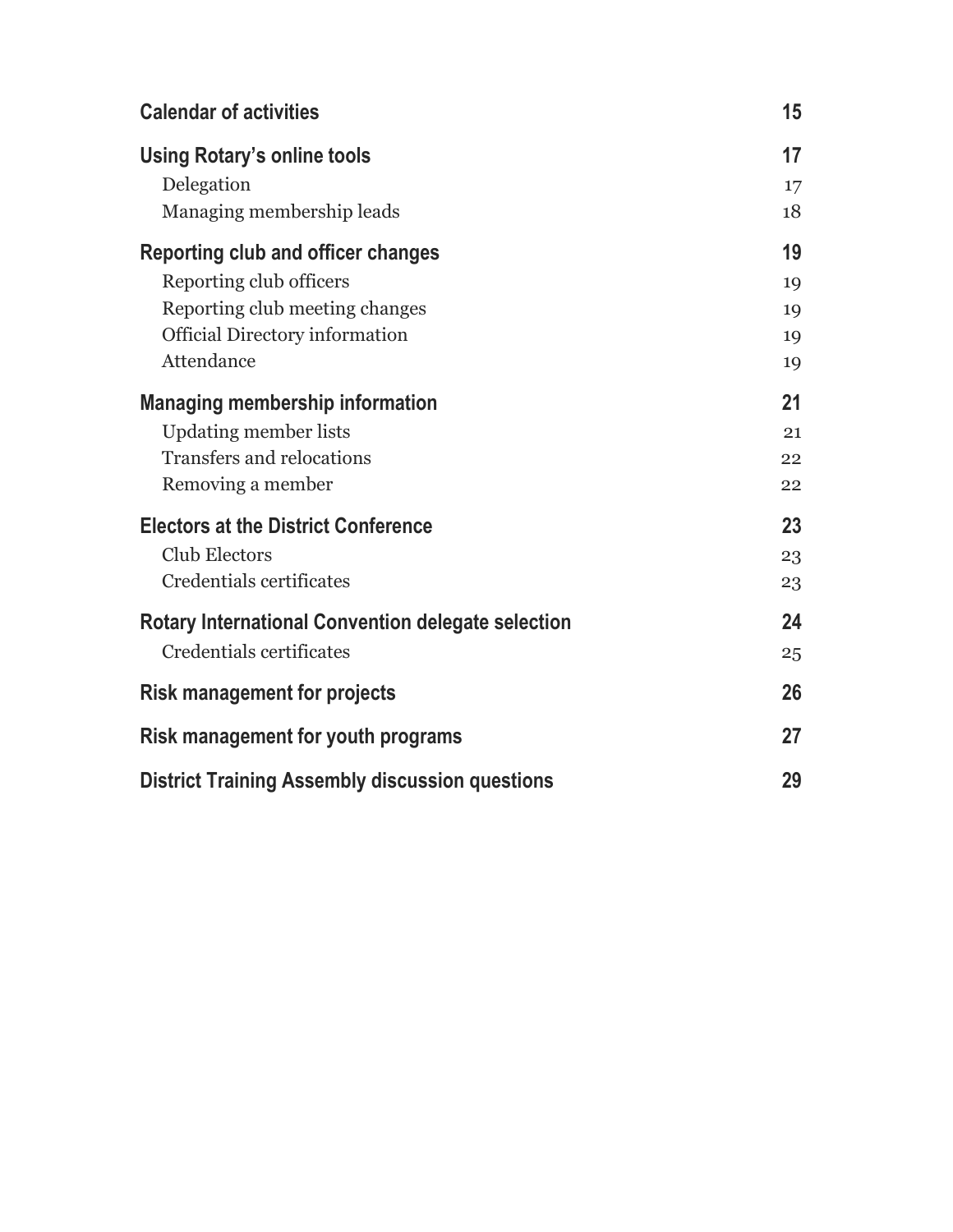# **CLUB SECRETARY JOB DESCRIPTION**



All club secretaries have similar responsibilities that help keep our clubs operating effectively. Find more information about these duties in the accompanying documents.

## **RESPONSIBILITIES**

Attend the district training assembly and the district conference

Meet with the outgoing secretary and receive club records

Meet with the incoming club officers or board of directors to plan your year

Create a My Rotary account on Rotary.org, if you don't have one

Update your club's records and member list on My Rotary, or through your club management system

Make sure the club treasurer has the club invoices, due in January and July

Serve on the club board and club administration committee

Take minutes at club and board meetings and club assemblies

Update club and officer information for the Official Directory and Rotary's records

Manage club correspondence, including responding to emails and sending official notices and invitations

Keep promotional items, name badges, and other materials used at meetings and events

Submit monthly attendance reports to your governor; if your club doesn't track attendance, let your governor know

Preserve your club's historical records

Write an annual report for the club at the end of the Rotary year

Assist the club president, treasurer, and committees as needed

Meet with your successor and hand over club records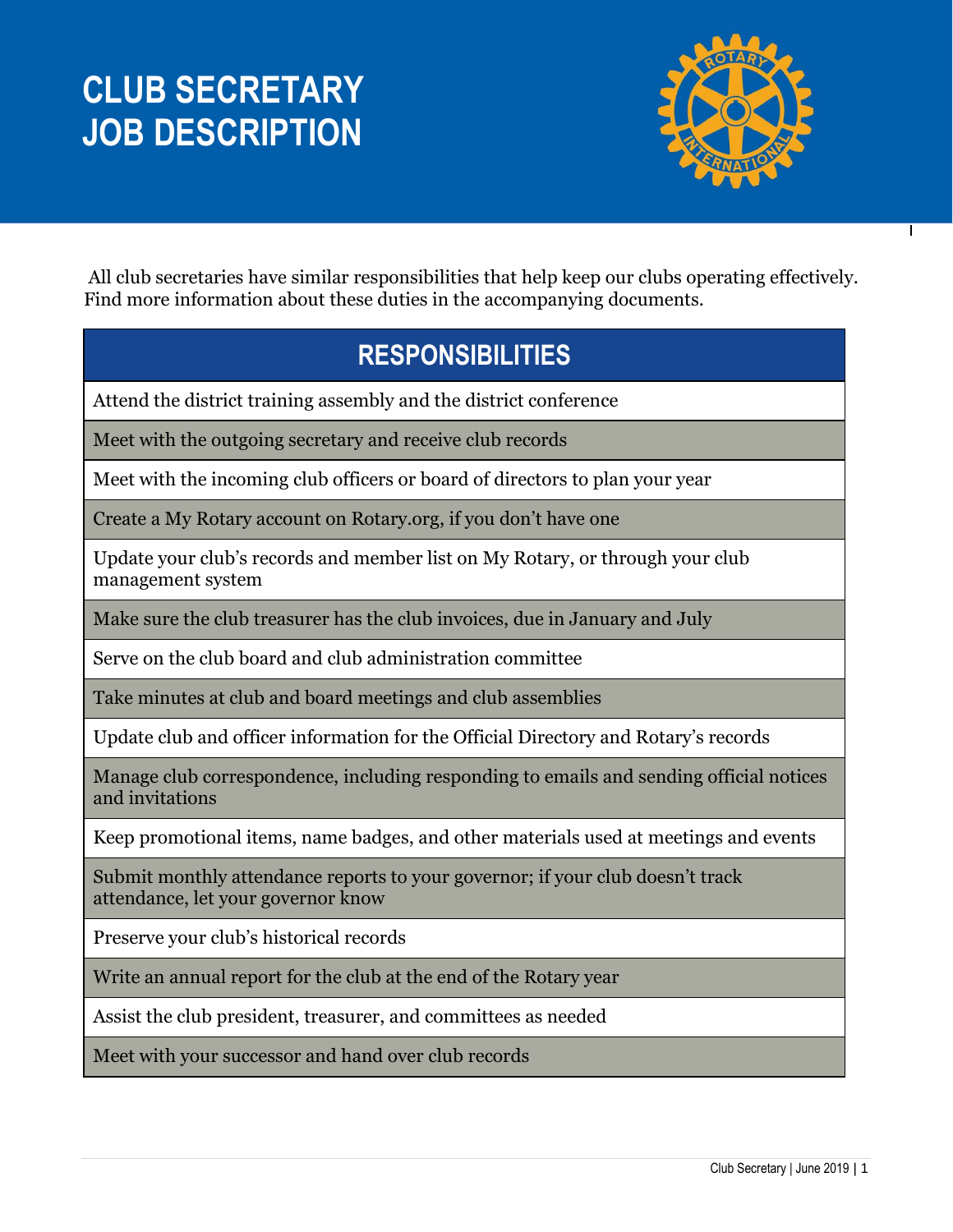# **WORKING WITH YOUR PRESIDENT AND COMMITTEES**



## **WORKING WITH THE PRESIDENT**

Before the start of the year, meet with your club president to discuss your roles and responsibilities and how you plan to work together. For example, your president might lead club meetings, but you might plan them and make the logistical arrangements. Other topics you may want to talk about with the president include:

- Club reports
- Membership leads
- Attendance requirements
- Frequency of meetings
- Club communications
- The process for responding to emails and letters

You'll also want to discuss which duties should be assigned to other club leaders and how you can [use account delegation](https://my.rotary.org/en/document/how-delegate-your-online-access) to share your level of online access with them.

Meeting with current club leaders will help you learn about the club's goals, projects, and activities. Attend meetings of the current board, if you can, to learn more about the club's administrative procedures so you can ensure continuity.

You'll also work closely with the club treasurer. See the [Treasurer Basics course](https://my.rotary.org/en/user/login?destination=/secure/13161) in the Learning Center for details on dues, financial reporting, contributions, and grants.

## **WORKING WITH COMMITTEES**

As secretary, you are automatically a member of your club's administration committee. Its responsibilities include:

- Planning club meetings and special events
- Organizing social activities for members
- Producing the club newsletter and updating the club website and social media accounts

You should also meet with your club's membership committee to discuss its initiatives and how you can support them.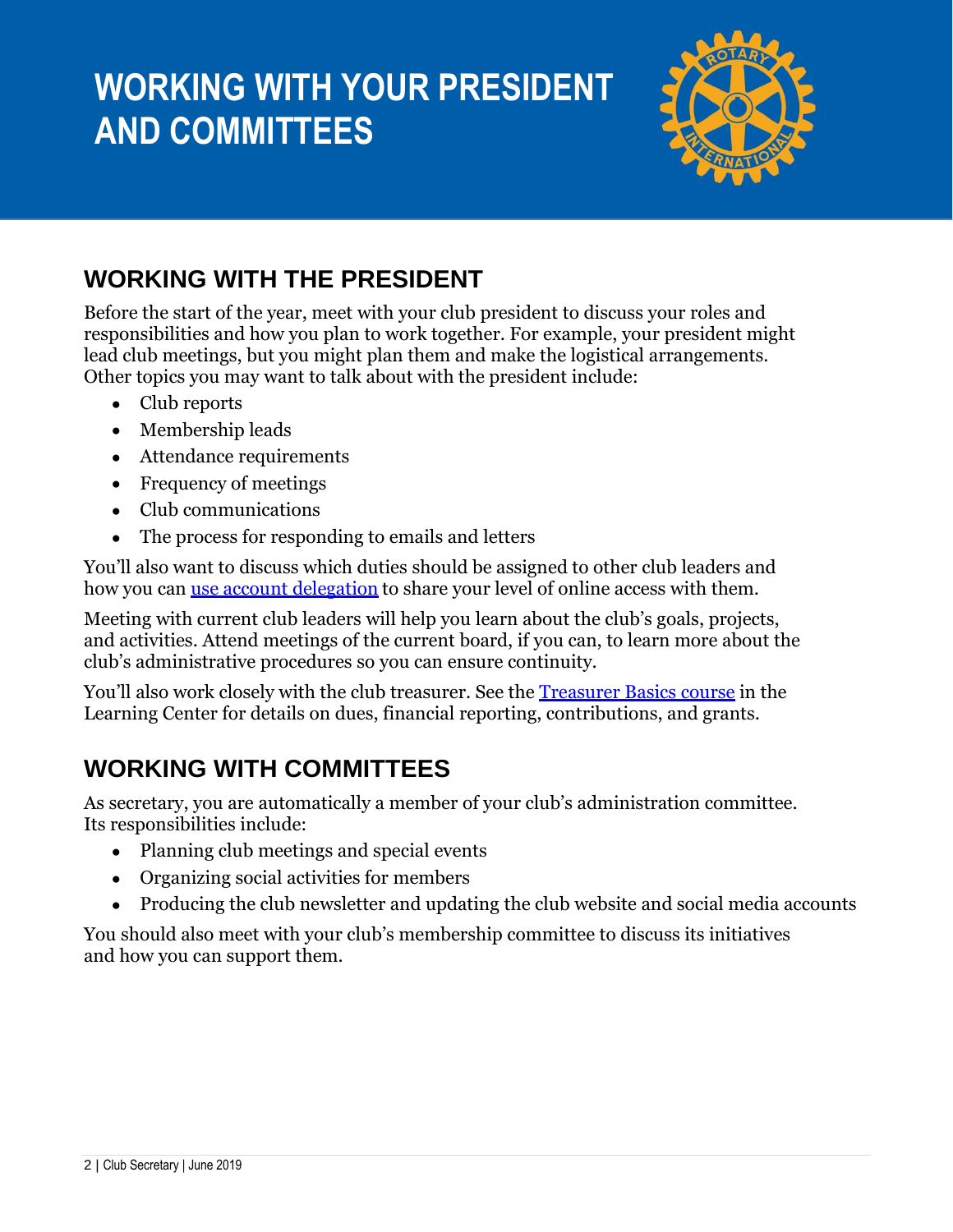## **CLUB COMMUNICATIONS**

Part of your role as secretary is to work with the club administration committee to inform members of club and district activities through your club's newsletter, website, and social media accounts.

The club administration committee produces the newsletter. As a member of this committee, you can help by providing content, such as committee reports, board decisions, and items from the governor's monthly communication. You can also find interesting and relevant content for your club newsletter in [The Rotarian,](https://my.rotary.org/en/news-media/magazines/rotarian) your [regional Rotary magazine,](https://my.rotary.org/en/news-media/regional-magazines) [My Rotary,](https://my.rotary.org/en) or [Rotary](http://www.rotaryleader-en.org/)  [Leader.](http://www.rotaryleader-en.org/)

## **WEBSITE AND SOCIAL MEDIA**

Your club's website and social media accounts are its online presence, providing information and promoting your club to current and prospective members, the community, and local news outlets. Make sure your content is current and accurate and posts are interesting and regularly updated. Create a calendar to plan your content and keep your social media presence active.

Visit Rotary's [Brand Center](https://my.rotary.org/secure/application/136) for free newsletter and banner templates, images, ads, presentations, and more, all featuring our logos. Simply download them and adapt them to your club's needs. Use the [Quick Start Guide for Club](https://my.rotary.org/en/document/quick-start-guide-club-websites)  [Websites](https://my.rotary.org/en/document/quick-start-guide-club-websites) to refresh your online presence.

### **COMMUNICATING WITH THE DISTRICT GOVERNOR AND ROTARY STAFF**

Let the district governor and Rotary staff know about special club activities. The governor can share this information with assistant governors, or with other clubs on the district website.

Post successful projects and events on [Rotary Showcase.](http://www.rotary.org/showcase) Tell Rotary about initiatives or strategies your club has found to be effective. Share success stories with your Club and District [Support representatives.](https://my.rotary.org/en/contact/representatives) Rotary staff may write about them in our publications or on My Rotary.

## **CLUB RECORDS AND ARCHIVES**

As club secretary, you manage all club records. Ask the outgoing secretary for your club's files, office supplies, and equipment.

### **CLUB ARCHIVE**

Your club may have archives of historical information about the club and Rotary, including:

- Your club's application for membership in Rotary and a list of charter members
- Documentation of any changes to the club's name or meeting place
- Club constitution and bylaws with amendments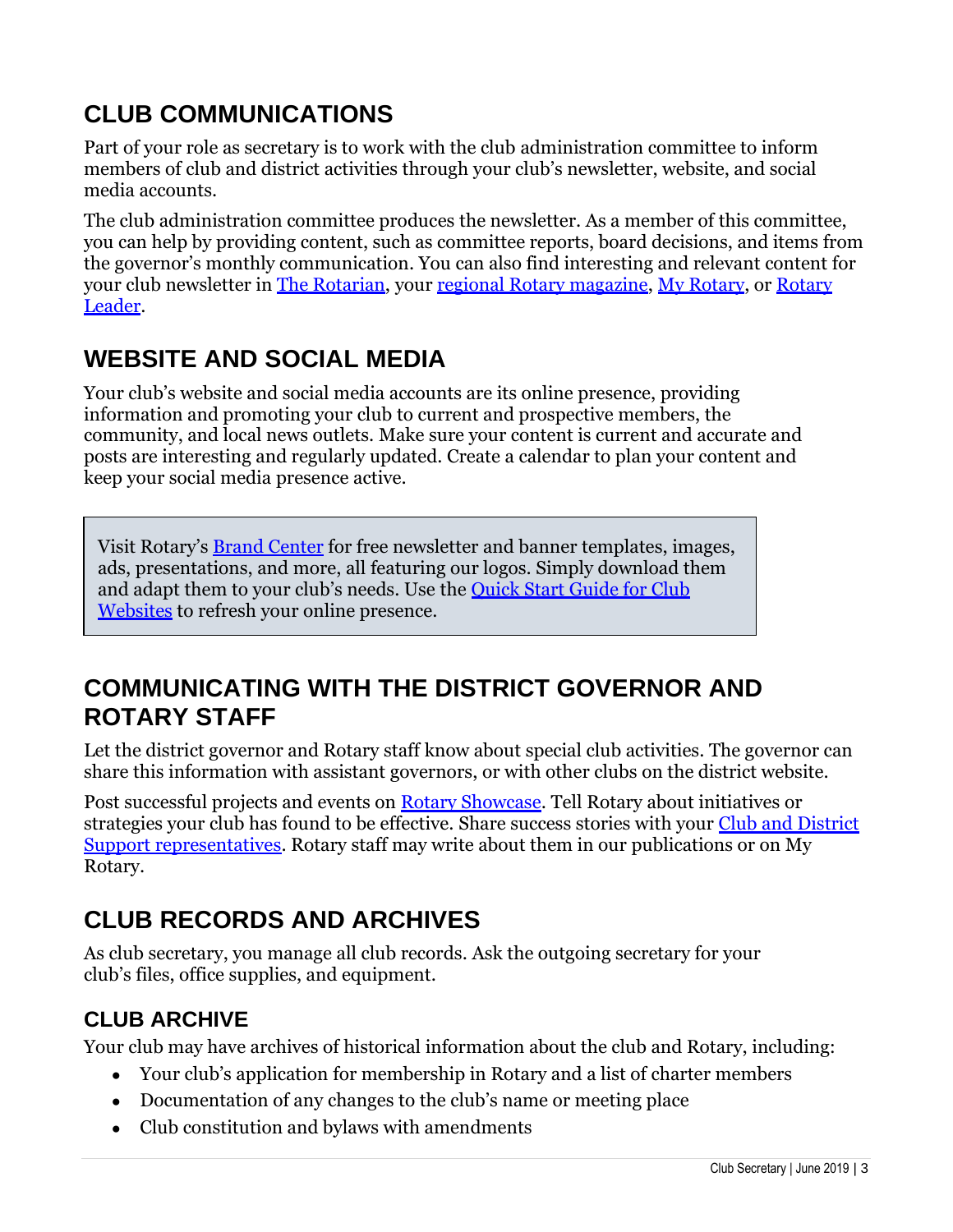- Meeting notices and minutes
- Press clippings, photos, slides, and videos relating to the club and its projects and activities

Document your club's activities during your term, including any information you share with Rotary and the district. At the end of the year, work with the president or the club administration committee to write an annual report for your club's archives. Include a summary of activities for the year, photographs of officers and events, names of new members, and outstanding accomplishments.

## **MIDYEAR AND ANNUAL REPORT**

Work with the treasurer, if your club has one, to prepare a report, including current-year income and expenses, that's presented to the club each year by 31 December.

As the Rotary year ends, prepare an annual report and present it at the final club meeting of the year. The club president will also prepare a report, so collaborate with him or her to avoid redundancies. Your report should review what has happened during the year, including actions taken by the club's board, changes to bylaws, membership gains or losses, and any continuing projects that are not covered in the president's report.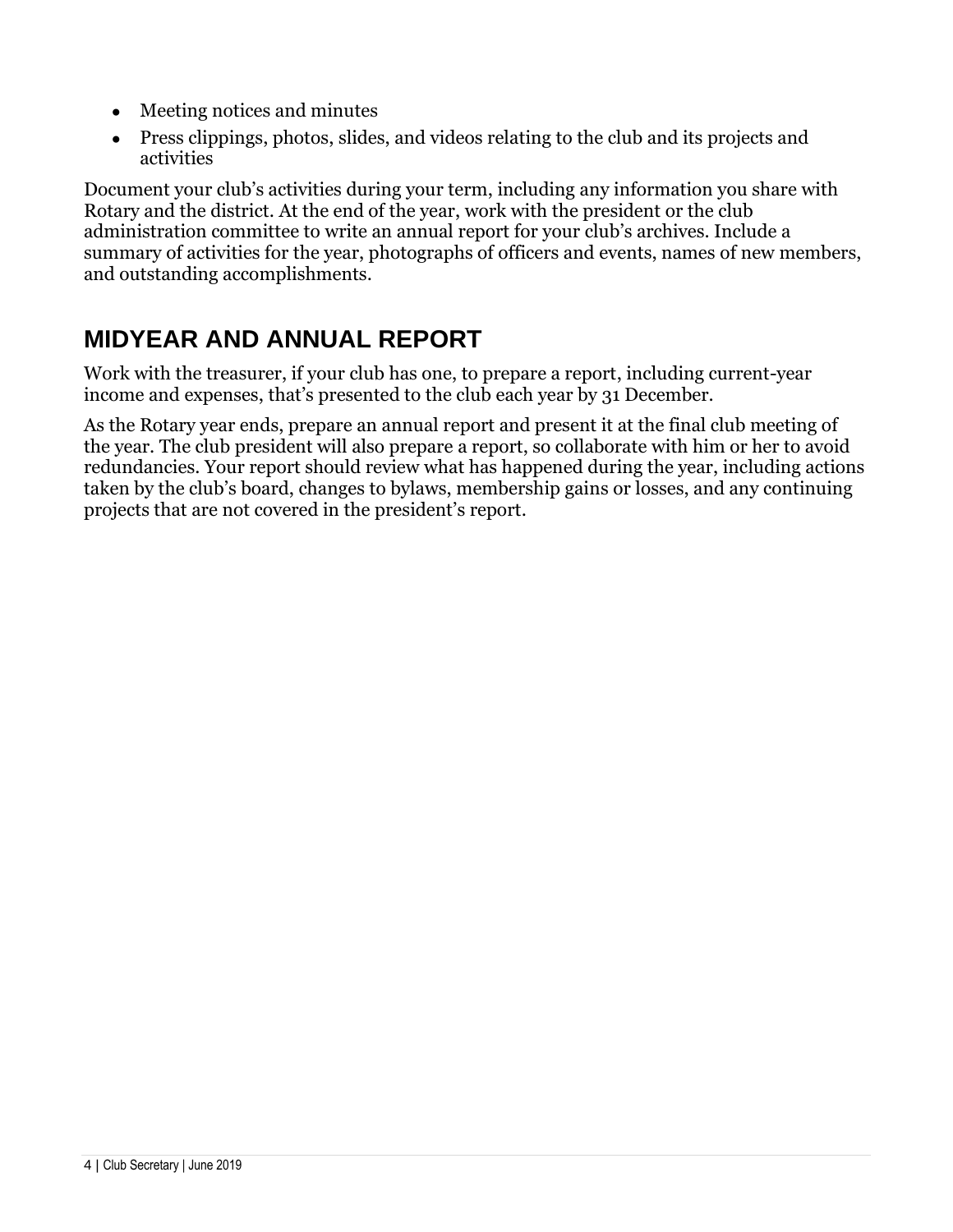## **MEETINGS**



## **BOARD MEETINGS**

You're a member of the club's board of directors, along with the president, president-elect (or president-nominee, if no successor has been elected), treasurer, immediate past president, and any additional directors specified in your club's bylaws. The vice president and sergeant-atarms can also serve on the board.

The president leads club board meetings. Usually, the secretary has the following duties:

- Works with the president to set the agenda
- Sends meeting notices to board members and confirms that they will attend
- Takes minutes and writes a report for the club within 60 days of the meeting
- Provides support materials as needed
- Invites your assistant governor if appropriate

Before your term begins, the president-elect may meet with the incoming board to prepare for the year.

## **CLUB MEETINGS**

Work with your president and administration committee to plan fun and interesting club meetings. Clubs that are flexible about when, where, and how they meet attract more members and keep current members engaged, research shows.

Your club can make its meetings more flexible by:

- Reducing how often you meet, as long you meet at least twice a month
- Counting service projects or social events as meetings
- Alternating between online and in-person meetings, or using both formats at the same time (for instance, a member could participate in an in-person meeting through a video chat)

Get creative and have fun! Work with your president and club administration committee to develop flexible, engaging club meetings. You can also find ideas for making your club effective, fun, and relevant in [Be a Vibrant Club: Your Club Leadership Plan.](https://www.rotary.org/myrotary/en/membership-resources#bevibrantclub) The chart below gives sample formats and examples of how clubs can use them.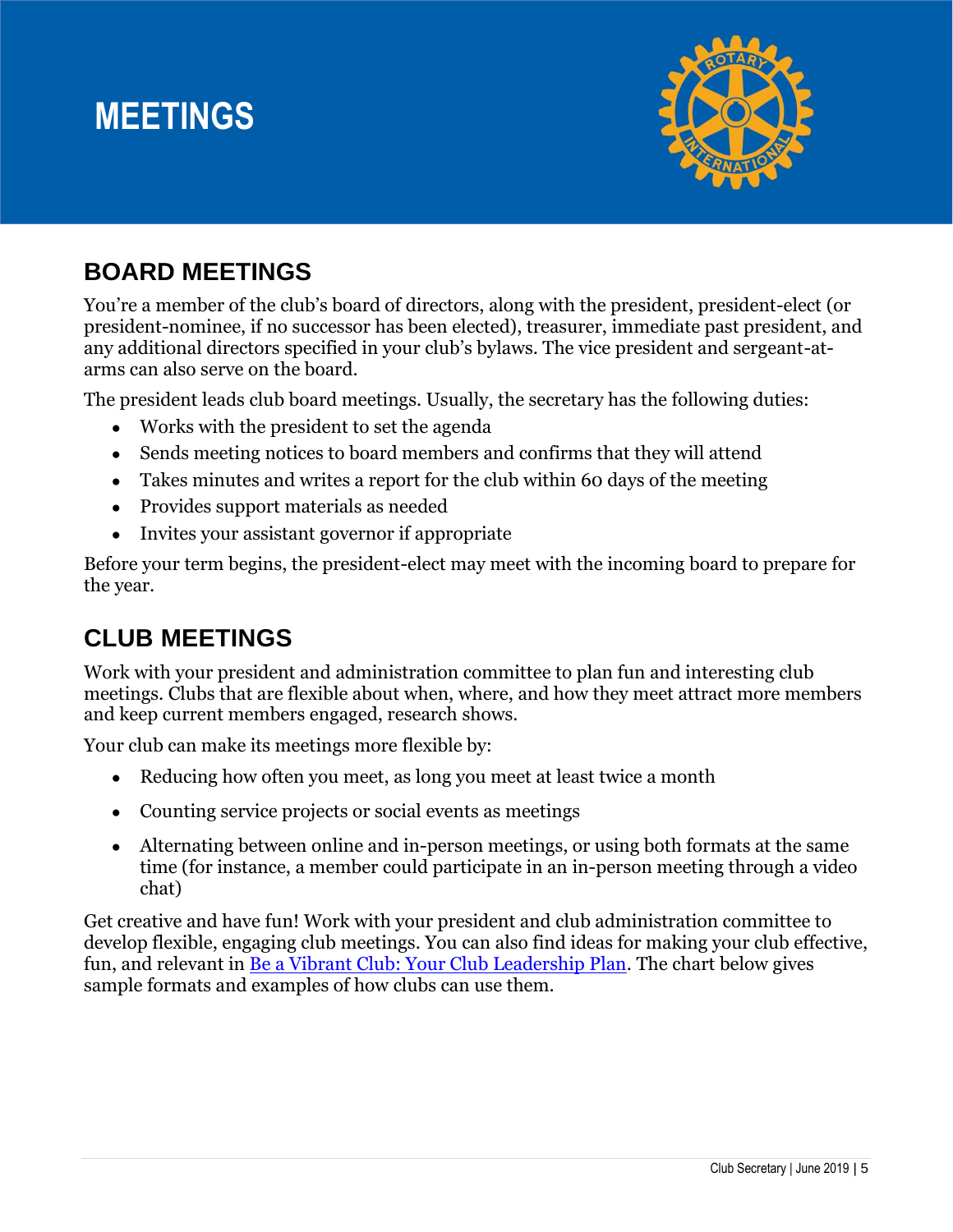|                                                                                                      | <b>REGULAR MEETINGS</b>                                                                                                                                                                                                                                                                                                                                                                                                                                                                                                                                                                                                                |                                                  | <b>SOCIAL EVENTS</b>                                                                                                                                                                                                                                                                                                                                                                   |
|------------------------------------------------------------------------------------------------------|----------------------------------------------------------------------------------------------------------------------------------------------------------------------------------------------------------------------------------------------------------------------------------------------------------------------------------------------------------------------------------------------------------------------------------------------------------------------------------------------------------------------------------------------------------------------------------------------------------------------------------------|--------------------------------------------------|----------------------------------------------------------------------------------------------------------------------------------------------------------------------------------------------------------------------------------------------------------------------------------------------------------------------------------------------------------------------------------------|
| $\bullet$<br>$\bullet$<br>$\bullet$<br>$\bullet$<br>$\bullet$<br>$\bullet$<br>$\bullet$<br>$\bullet$ | Allow time for members to share ideas for<br>making the community better.<br>Use meeting time to plan activities and<br>projects.<br>Offer members the option to participate<br>virtually if they can't make the meeting in<br>person.<br>Have members speak about themselves<br>rather than booking a guest speaker.<br>Give each meeting a different theme.<br>Rotate meeting locations.<br>Make meals optional.<br>Discuss Rotary business for the first half of<br>the meeting and use the second half for fun<br>activities.<br>Invite prospective members to speak as<br>industry experts on topics related to your<br>projects. | $\bullet$<br>$\bullet$<br>$\bullet$<br>$\bullet$ | Hold an annual retreat with your club to<br>have fun and reflect on the work you've<br>done in the past year.<br>Meet once a month at a restaurant or other<br>venue to socialize.<br>Plan events and outings that include family<br>members and Rotaractors year-round.<br>Celebrate personal milestones and other<br>special occasions that are important in your<br>members' lives. |
|                                                                                                      | <b>NETWORKING AND TRAINING EVENTS</b>                                                                                                                                                                                                                                                                                                                                                                                                                                                                                                                                                                                                  |                                                  | <b>SERVICE PROJECTS</b>                                                                                                                                                                                                                                                                                                                                                                |
| $\bullet$                                                                                            | Hold a networking meeting to build<br>relationships and rapport with one another.                                                                                                                                                                                                                                                                                                                                                                                                                                                                                                                                                      | $\bullet$                                        | Partner with other organizations to expand<br>vour outreach.                                                                                                                                                                                                                                                                                                                           |
| $\bullet$                                                                                            | Conduct a networking event with<br>Rotaractors and invite business<br>professionals in the community to increase<br>visibility of your club, bring in new<br>members, and form potential partnerships.                                                                                                                                                                                                                                                                                                                                                                                                                                 | $\bullet$<br>$\bullet$                           | Make sure members are involved in<br>activities that genuinely interest them.<br>Create regular opportunities to volunteer in<br>the community together and discuss the<br>experience in a subsequent meeting.                                                                                                                                                                         |
| $\bullet$                                                                                            | Plan a training event to enhance members'<br>leadership skills or teach them a new skill<br>that will help them carry out a project.                                                                                                                                                                                                                                                                                                                                                                                                                                                                                                   | $\bullet$                                        | Involve Rotaractors to propose and lead<br>service projects with an experienced<br>member to guide them.                                                                                                                                                                                                                                                                               |

Your club meeting responsibilities may include:

- Preparing announcements
- Planning programs
- Scheduling guest speakers
- Distributing and collecting name badges
- Taking attendance (if your club chooses to)
- Paying for meals
- Making arrangements (travel, expenses, letters of appreciation) for outside speakers
- Providing visiting Rotarians with documentation of their attendance

Work with your administration committee to determine how they can help you with your club's meeting responsibilities.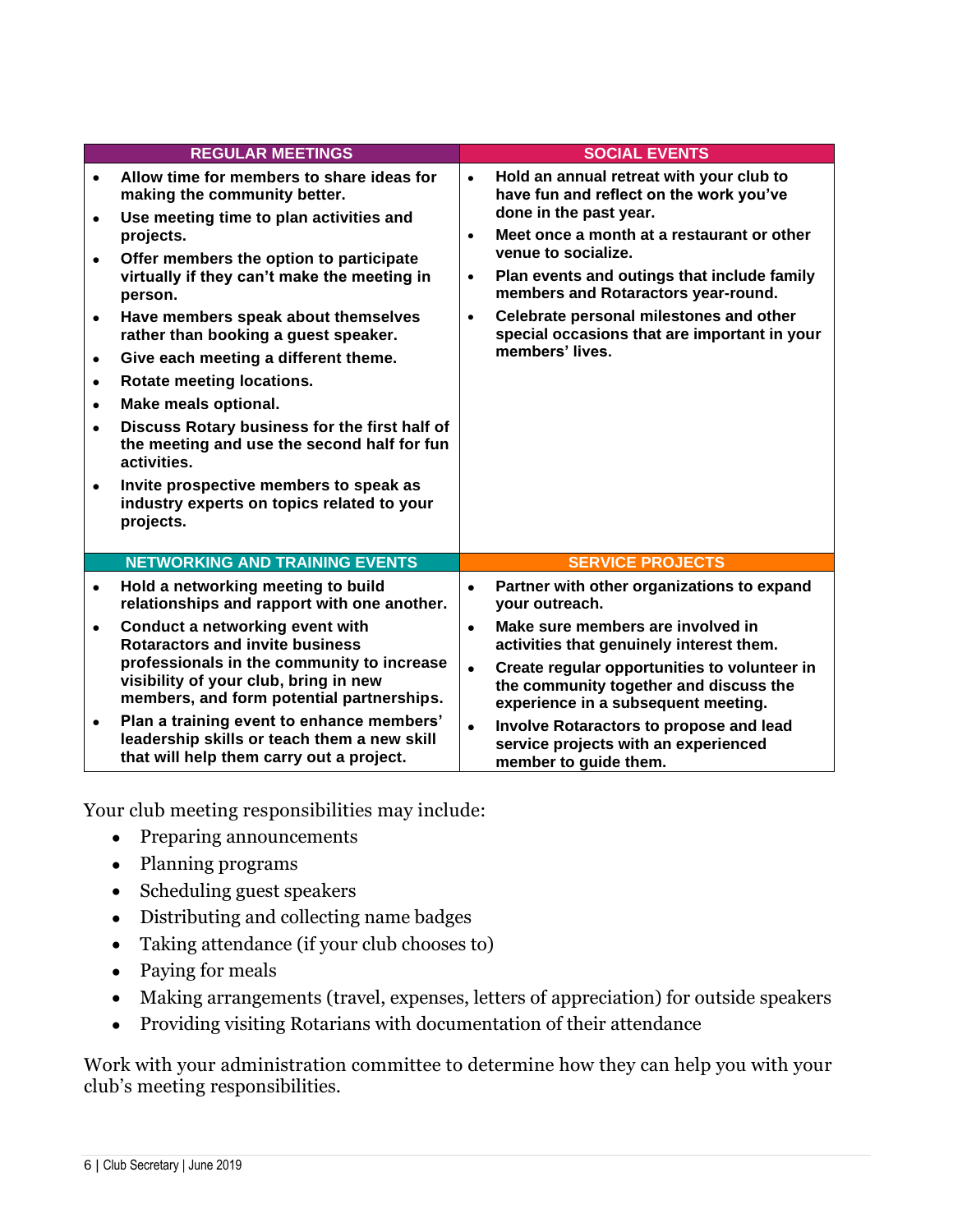## **CLUB ASSEMBLIES**

A club assembly is a meeting intended to inspire and engage all members. Most clubs have four to six assemblies each year, while some clubs hold them monthly. All members are encouraged to attend. Your role is to schedule the club assemblies in consultation with the president, work with the president and club administration committee to organize them, record the minutes, and assist the president during the meeting.

You might use the assemblies to:

- Discuss project ideas or provide updates on current projects
- Hold an open forum about what members like about the club and what they would like to change
- Get input and build consensus on goals and action plans
- Provide updates on committee activities and initiatives
- Increase participation in Rotary and The Rotary Foundation's programs
- Celebrate club and member achievements

### **GOVERNOR'S VISIT**

The governor visits each club in the district. Before 1 July, the governor-elect or your assistant governor will tell you the date of the visit. Ask the president what is needed to prepare for the visit, such as detailed reports on club plans, activities, and accomplishments. Be ready to discuss your club's progress toward its goals. If you have questions about what the governor is expecting, ask your assistant governor.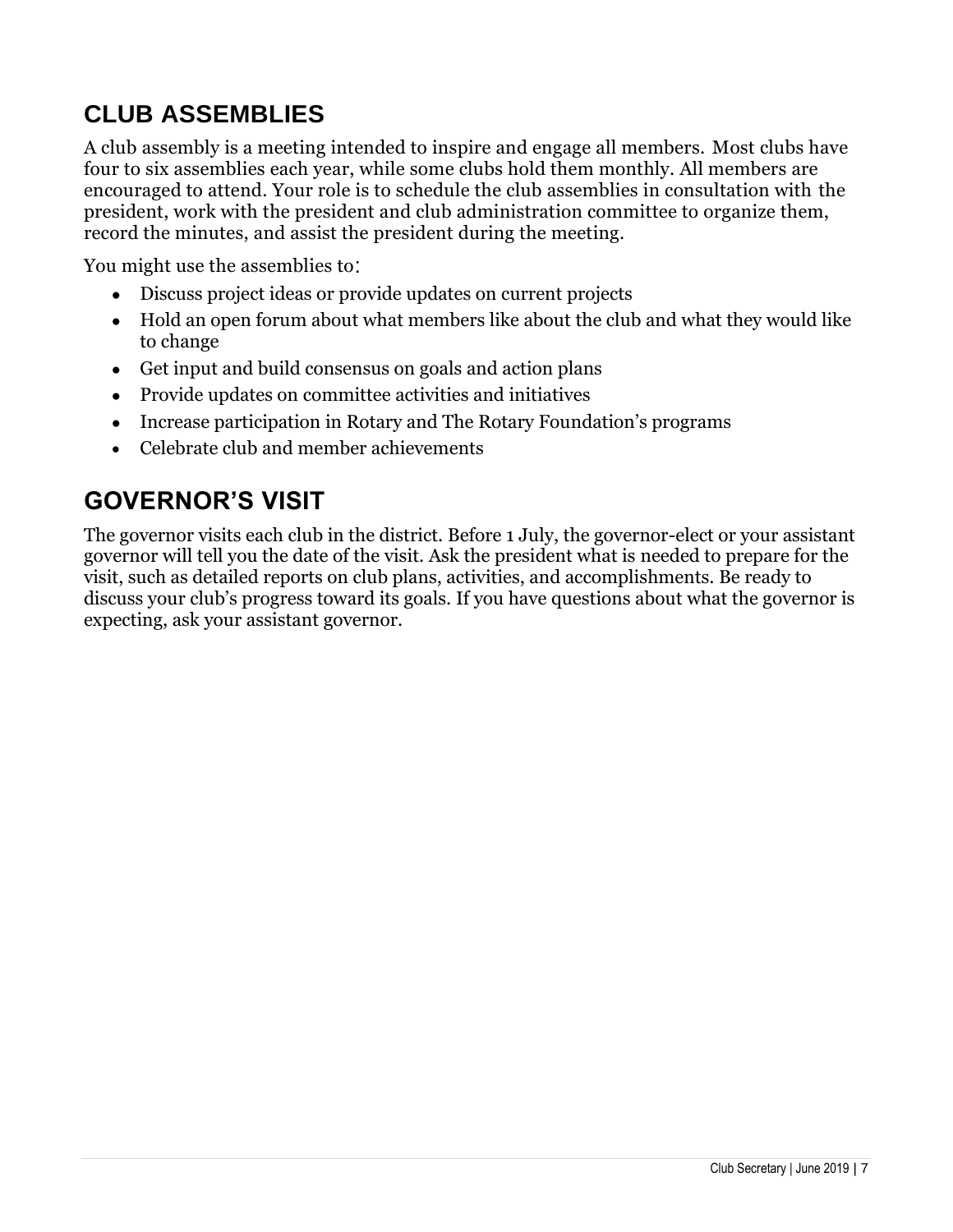# **BYLAWS AND ELECTIONS**



## **YOUR CLUB CONSTITUTION AND BYLAWS**

Your club's policies and procedures are documented in its constitution and bylaws. Review your club constitution to make sure it's consistent with the current [Standard](https://www.rotary.org/myrotary/en/document/632)  [Rotary Club Constitution,](https://www.rotary.org/myrotary/en/document/632) particularly after each Council on Legislation. Do the same for your club bylaws, using the [Recommended Rotary Club Bylaws](https://www.rotary.org/myrotary/en/document/607) as a reference.

## **ELECTIONS**

The annual meeting for the election of officers should be held no later than 31 December. To prepare for elections, distribute copies of the one-page job description of club officer responsibilities to potential candidates. Or publish the qualifications for president, treasurer, secretary, and any other club leadership roles on the club website or in your newsletter.

See your club bylaws and the [Recommended Rotary Club Bylaws](https://my.rotary.org/en/document/recommended-rotary-club-bylaws-doc) for more information on the process.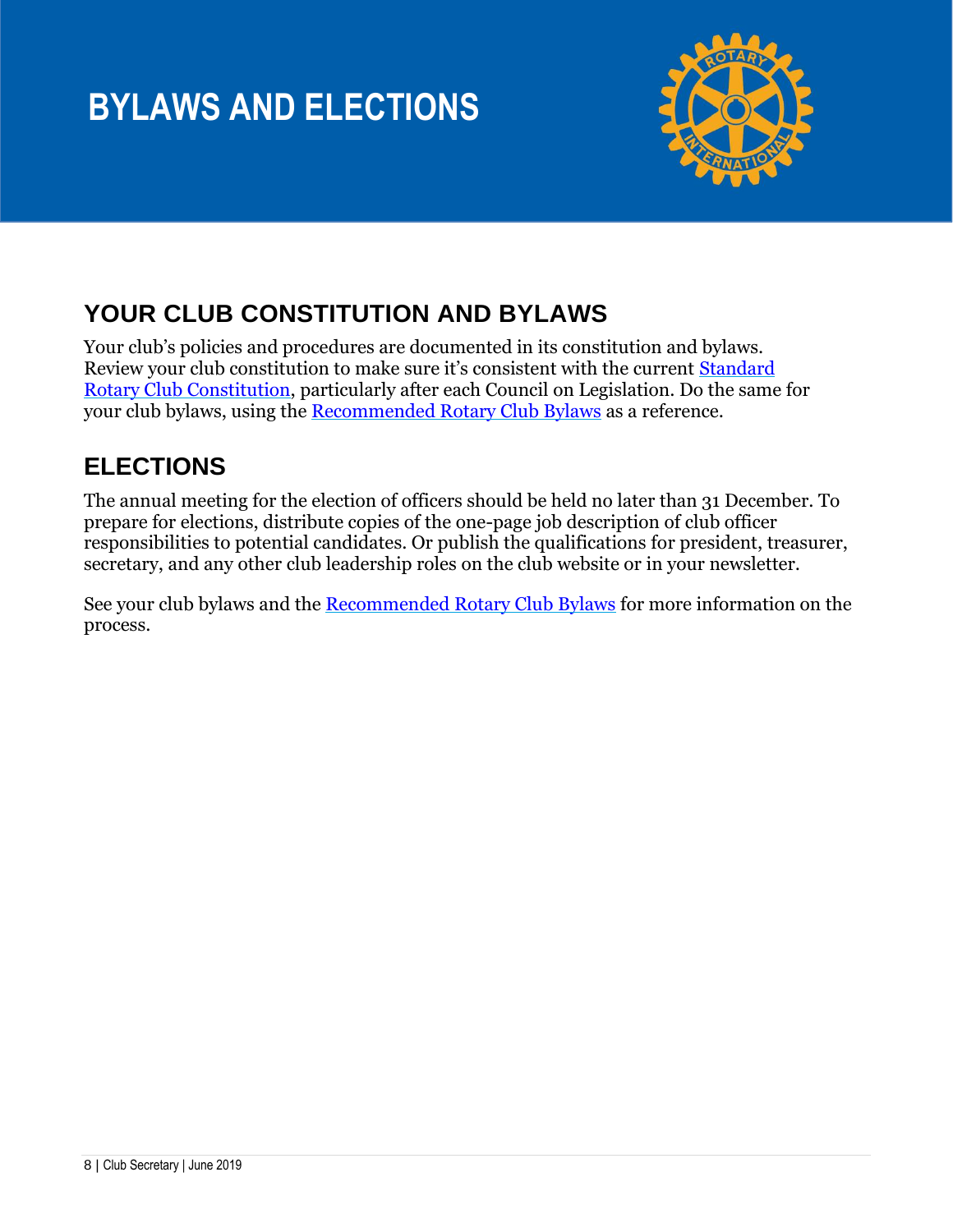# **DUES, CLUB INVOICES, AND FINANCIAL REPORTING**



Your club is responsible for managing and tracking incoming and outgoing funds, and following the budget created in the previous year. This includes promoting and ensuring transparent financial practices. Appoint a finance committee to provide oversight and help with succession planning, if possible.

The secretary and treasurer work with the president to ensure that club finances are reviewed by the board and invoices are paid on time. You share several responsibilities including:

- Collecting and recording dues
- Reviewing the club invoice and paying it on time
- Managing unpaid dues and fees
- Submitting Rotary Foundation contributions on behalf of your club

Decide together how you'll approach each task to help your club run efficiently.

## **DUES AND FEES**

Rotarians are required to pay dues and fees to their club, often the district, and Rotary International.

### **CLUB DUES**

Your club decides the amount members pay in club dues and if it will charge an admission fee. These dues cover expenses associated with meetings, meals, speaker gifts, and supplies.

If a member doesn't pay dues within 30 days after the due date, the secretary should send a notice that includes the amount owed and a deadline. If the dues aren't paid within 10 days of the notification, the board may choose to terminate the membership.

The board may consider reinstatement if the former member makes a petition and pays all debts to the club.

### **DISTRICT DUES**

Your district may charge each member a fee to fund district-sponsored activities. If it does, refer to your district's process for collecting the fee. Changing the fee requires the clubs' approval at the district training assembly, district conference, or presidents-elect training seminar.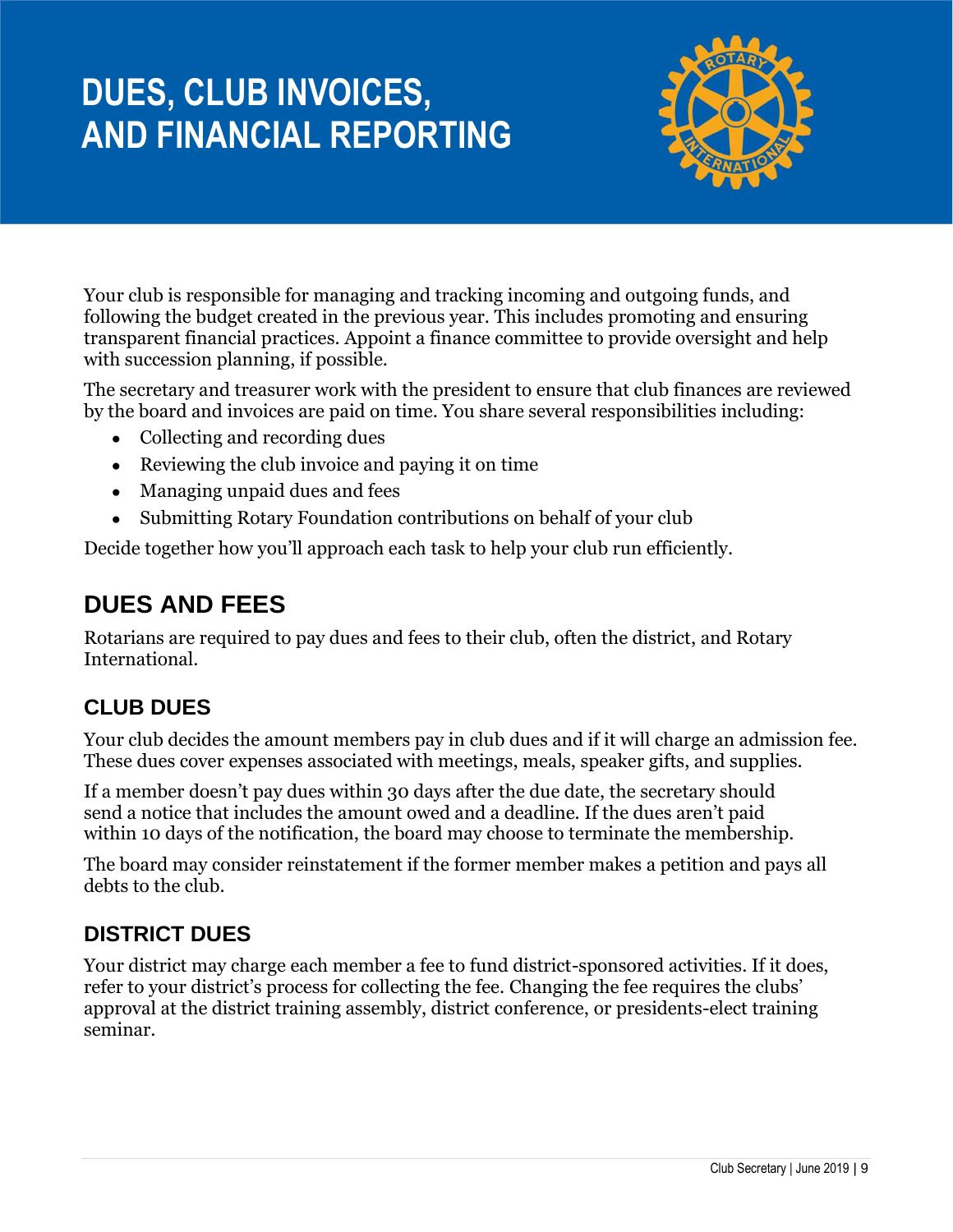### **CLUB INVOICE (ROTARY INTERNATIONAL DUES)**

Rotary International bills clubs twice a year for per-capita and prorated dues and RI fees. You will receive an invoice in early July and early January. You can pay or view your club invoice at [My Rotary.](https://my.rotary.org/en) Navigate to the Manage tab, then to Club Administration to find your club invoice. Find more information in the [Club Invoice FAQ.](https://my.rotary.org/en/club-invoice-faq)

#### • **RI PER CAPITA DUES**

Member dues are \$34.00 per half year in 2019-20, \$34.50 per half year in 2020-2021, \$35.00 per half year in 2021-2022, and \$35.50 per half year in 2022-2023.

RI dues are calculated based on the membership numbers reported to Rotary by 1 July and 1 January of each year. Since the balance is due in full and the amount can't be adjusted, it's important for the secretary and treasurer to work with the president to keep your member lists current.

#### • **RI FEES**

Rotary also charges members for mandatory magazine subscriptions, Council on Legislation fees, and other expenses such as insurance liability fees. Two Rotarians living at the same address may choose to subscribe jointly to The Rotarian or to the regional magazine assigned to their club. Fees for some regional magazines are collected directly by the editors.

Clubs in some countries may be subject to additional considerations for their dues and fees. Contact your [financial representative](https://my.rotary.org/en/contact/representatives) with any questions. Here are some examples:

- ➢ Clubs served by Rotary International in Great Britain and Ireland have their own dues structure.
- ➢ Clubs in Australia are subject to a goods and services tax for RI, district, and club dues, as well as for their regional magazine subscriptions.
- $\triangleright$  Clubs in India are subject to a service tax for RI, district, and club dues, as well as for registration fees for the Rotary convention and the presidential summit. Payment for the subscription to The Rotarian magazine is not subject to a service tax.
- ➢ In some countries, changes to club bylaws (such as dues increases) must be registered with the government.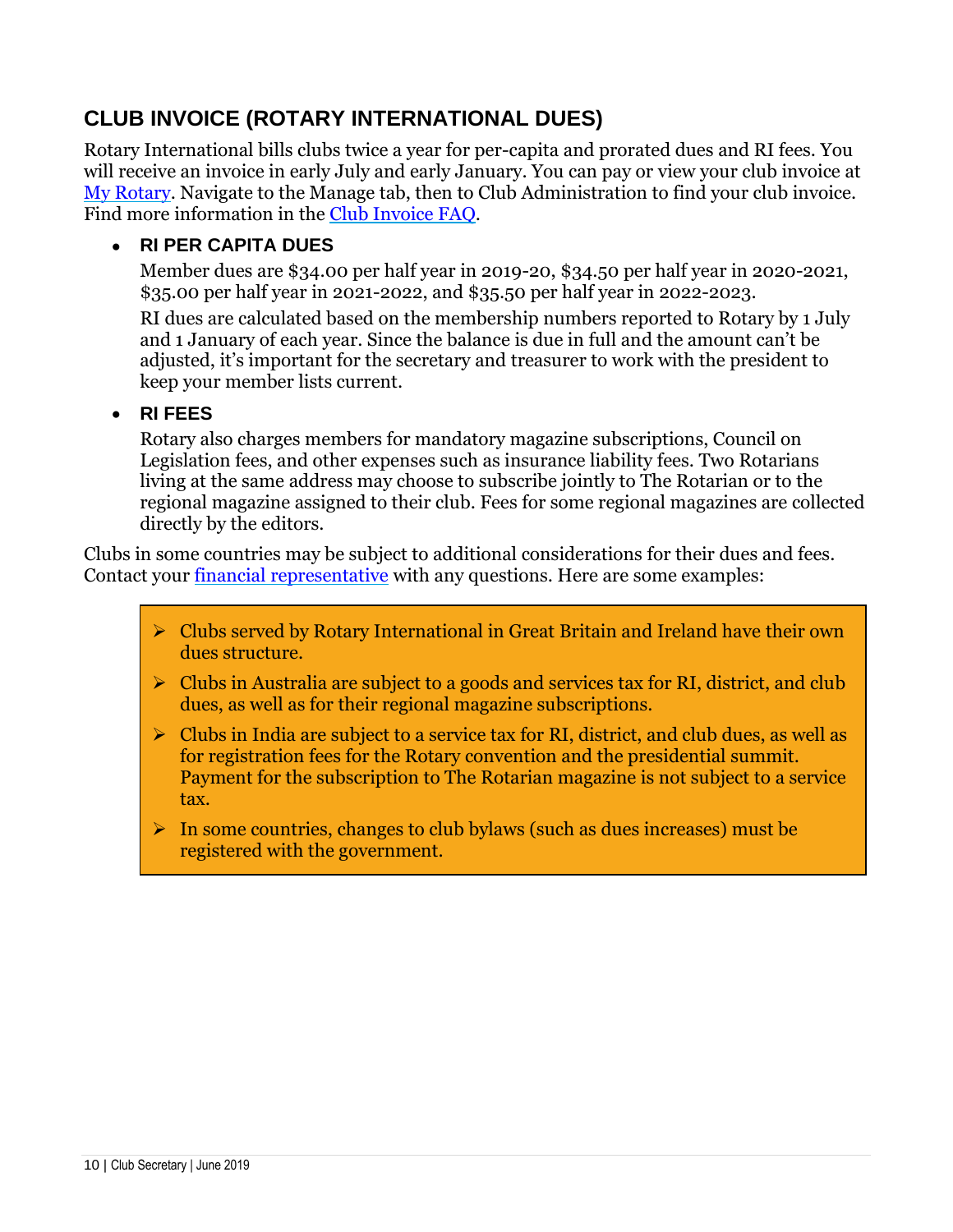### **CLUB TERMINATION AND REINSTATEMENT**

If your club doesn't pay its invoice, Rotary International will terminate its membership, and the club will no longer receive services from Rotary or the district. Rotary can also suspend or terminate a club if any member misuses funds from The Rotary Foundation. The following outlines the termination and reinstatement policy:

#### **Club invoice is generated on 1 July and 1 January**

- A reminder notice will be sent to clubs that owe \$250 or more 60 days after the due date.
- Clubs with unpaid obligations of \$250 or more will be terminated 120 days after the due date.

#### **Reinstatement requirements**

A club has up to 150 days (five months) to apply for reistatement.

#### To be reinstated:

- All past-due balances since termination must be paid.
- Club should pay a reinstatement fee of \$30 per member.

#### **Loss of charter**

- If a club doesn't fulfill its entire financial responsibility within 150 days (five months) of termination, the club loses its original charter.
- The club won't be eligible for reinstatement.

### **FINANCIAL REPORTING**

Treasurers have these reporting responsibilities:

- Update the board monthly on the club's finances.
- Present the club's monthly expenses and income.
- Share the results of fundraising efforts and the overall budget each month.
- Give updates as needed at club meetings. Board and club meeting minutes should list account balances and disbursements, and these should match actual financial activity. Save all records in case the club has to account for the use of funds during a specific period.
- Present a midyear report at an annual meeting held before 31 December to elect officers. Include current-year income and expenses, along with a financial report on the previous year. Write a detailed annual report at the end of the Rotary year.
- Hire a qualified accountant who is not affiliated with your club to review the club's financial activity every year. If your club has a satellite, submit an audited or reviewed financial statement to your club president and board.

Treasurers may also be responsible for filing taxes for the club. Know your country's tax laws. Special requirements may apply if your club uses separate funds for scholarships or a foundation or if the club is incorporated. Consult an expert in your club or community about specific tax questions.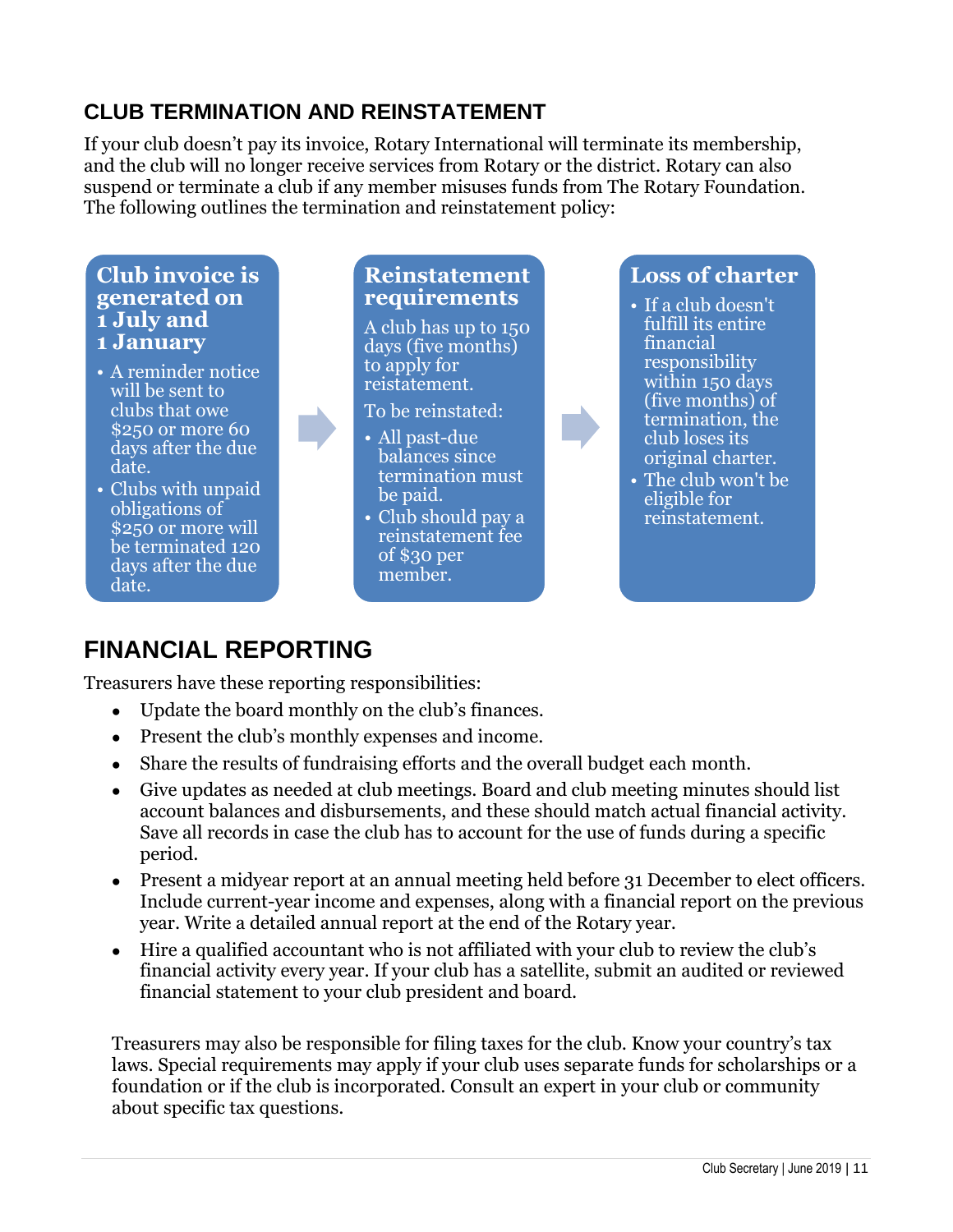Club officers can access contribution and recognition reports on [My Rotary.](https://my.rotary.org/en) At the start of the year, the secretary should give the previous year's club financial report to the treasurer so they can see any outstanding balances to be paid or fees to be collected. The secretary should work with the treasurer to prepare a complete financial report to present at the first meeting of the new board.

Make sure that the financial status of the club documented in the minutes of club board meetings accurately reflects your club's budget.

## **DEVELOPING NEXT YEAR'S BUDGET**

The club's incoming board will develop a new budget for their Rotary year. Since the incoming board cannot make decisions until the members officially assume office, next year's budget must be approved by the current board.

To ensure continuity and minimize the need for drastic changes when planning the budget, the incoming treasurer and board should:

- Review the club's financial history to determine its likely income and expenses.
- Collaborate with the current treasurer and board to discuss what can be included in next year's budget.
- Update signature requirements on all checks and withdrawals, as officer positions and other roles change. Require two signatories for any withdrawal.
- Divide the income and expenses into club operations and charitable funds.
- Establish a reserve fund, if your club doesn't have one.

You can find an editable version of the budget worksheet on the [Learning Center](file://///RI-FS13/RotaryShared/SME%20Edits/Club%20Committee%20Course%20Materials/Club%20Treasurer/EN/COL%20Changes%202019/Rotary.org/learn) in the Club Treasurer Basics course.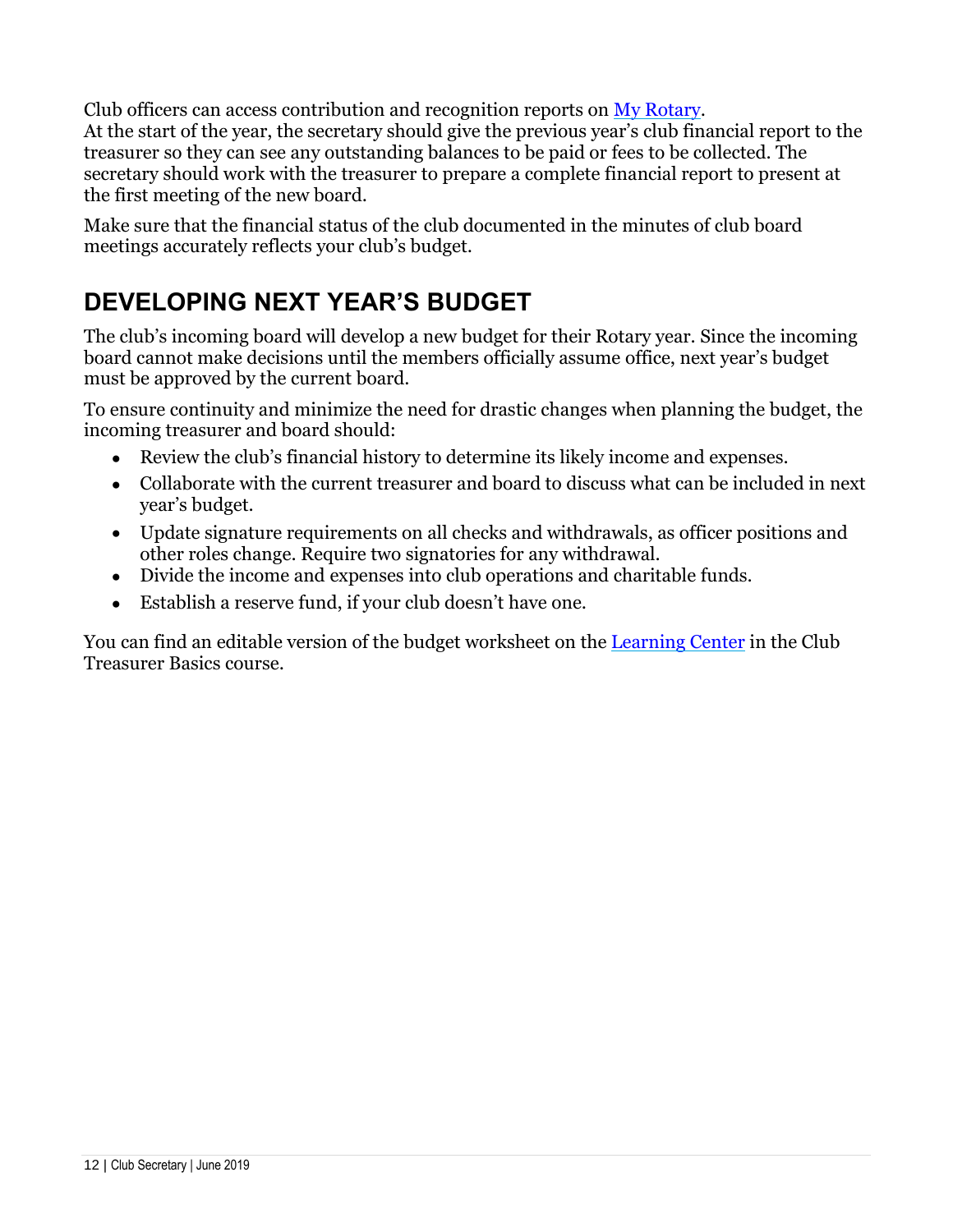# **CLUB AND ROTARY FOUNDATION CONTRIBUTIONS**



The Rotary Foundation, Rotary's charitable arm, is supported solely by voluntary contributions from Rotary members and friends. Club officers process and maintain records of contributions to The Rotary Foundation that aren't made through My Rotary.

- Make sure the treasurer's name has been reported in My Rotary.
- The treasurer will likely submit donations and help the club apply for and monitor grants. Work with your Rotary Foundation committee to manage Rotary grant funds and follow the reporting requirements. For more information, go to [Global Grants](https://my.rotary.org/en/take-action/apply-grants/global-grants) at My Rotary.

### **CONTRIBUTIONS**

Individual members and clubs may [donate to the Foundation](https://www.rotary.org/en/donate) any time by credit card on My Rotary and at Rotary.org. Club officers may also submit contributions on behalf of the club or one or more club members:

- After signing in to My Rotary, navigate to the Manage tab, then go to Club Administration. Scroll to the Club Giving section where you'll find options for making a contribution on behalf of a club or club members.
- Individual contributions may also be submitted by mail, email, or fax using [The Rotary Foundation Contribution Form.](https://www.rotary.org/myrotary/en/document/469)
- When sending multiple donations, complete a [Multiple Donor Form.](https://www.rotary.org/myrotary/en/document/10636)
- If sending contributions other than monetary gifts such as stock, appreciated securities, life insurance policies, property, and bequests, contact staff at [Rotary headquarters](https://my.rotary.org/en/contact/representatives) or your international office for assistance. See the Foundation's [Gift Acceptance Policy](https://www.rotary.org/myrotary/en/document/10936) for more information.
- Give your members a receipt for their dues and donations.

If you have questions about local laws or procedures, contact your [international office](https://www.rotary.org/myrotary/en/international-offices-0) or fiscal agents, located in Bangladesh, Chile, Colombia, Nepal, Pakistan, Peru, Sri Lanka, Thailand, Ukraine, and Venezuela. You can also contact your [financial representatives](https://www.rotary.org/myrotary/en/contact/representatives), who can answer many administrative questions and direct other inquiries to appropriate RI and Foundation staff.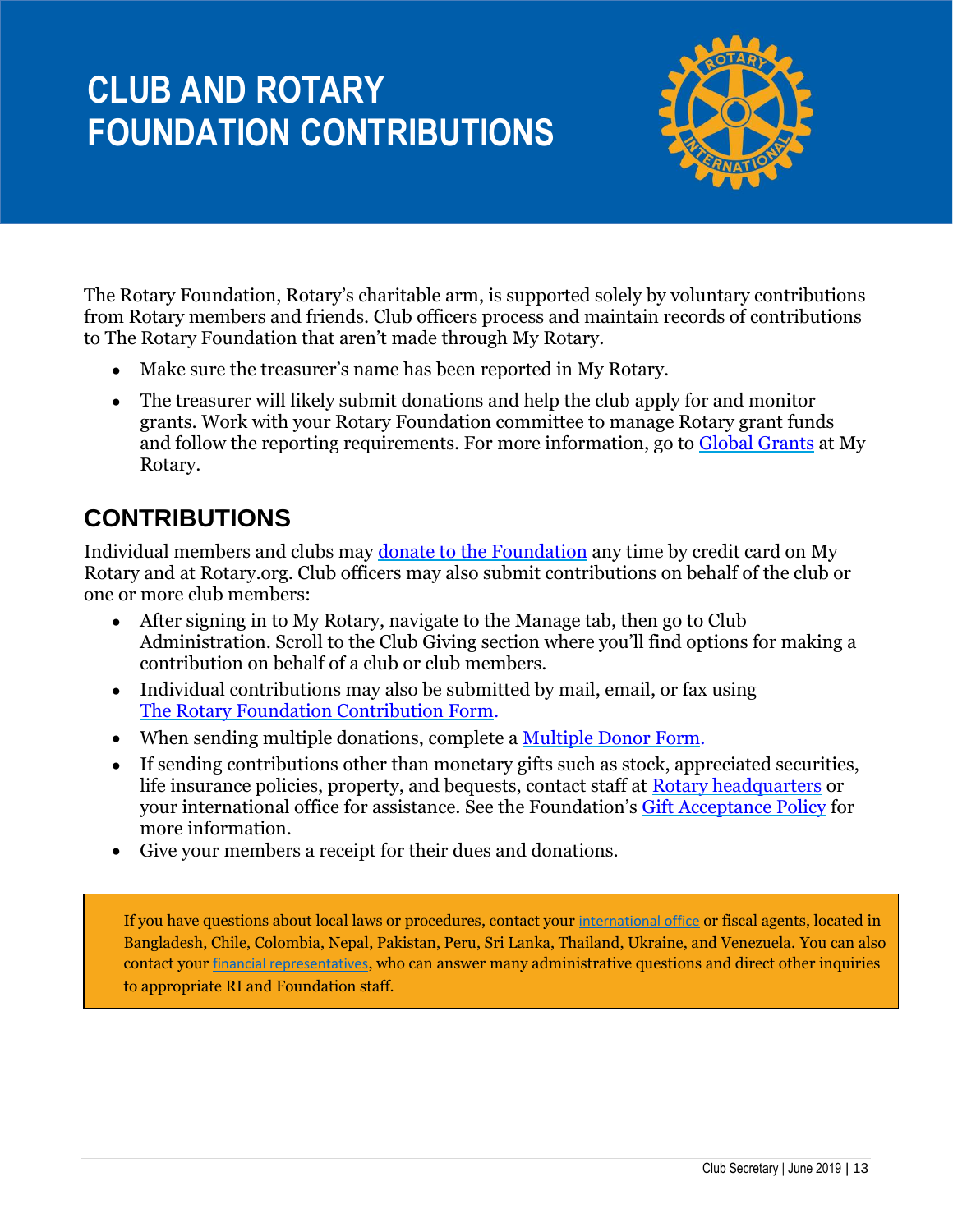## **CLUB FOUNDATIONS**

If your club has a foundation or plans to form one, be sure it follows local laws. Some countries require foundations to register with the government or follow specific rules. For example, a club that accepts contributions to its foundation is often expected to issue tax receipts from the foundation. Consult your local tax authority or fiscal agent about reporting requirements.

If you send a check from your club's foundation to The Rotary Foundation, it will be processed as a donation from your foundation; members will not receive recognition. If names are sent with the contributions, the individuals listed will receive the appropriate recognition points. The Rotary Foundation doesn't issue a tax receipt for these types of contributions; it is the club foundation's responsibility.

Clubs in India must comply with all local reporting requirements for grants, including submitting thorough records of how grant money is spent.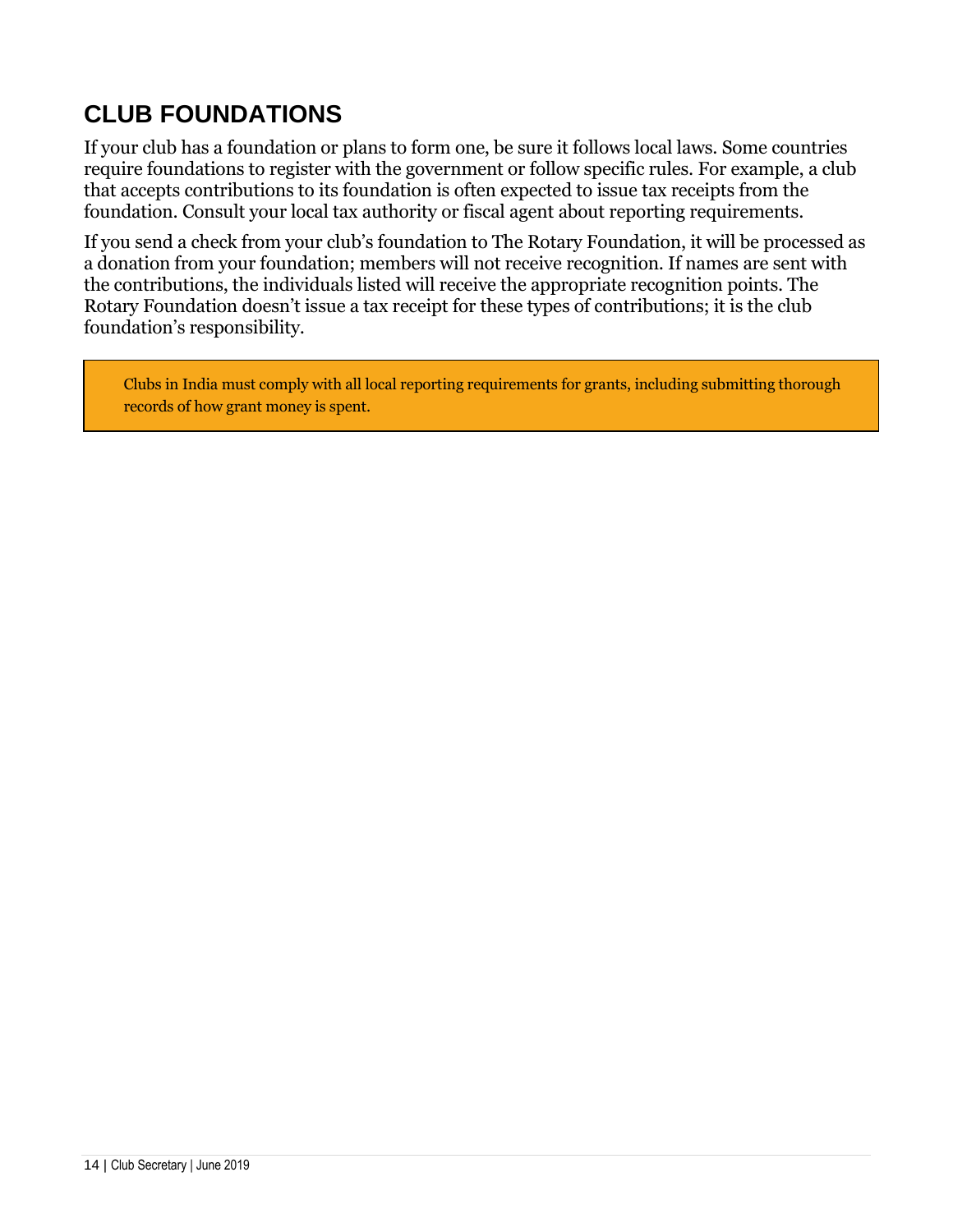# **CALENDAR OF ACTIVITIES**



Use this calendar to help plan your activities for the next 18 months.

### **JANUARY-JUNE: PREPARE FOR YOUR OFFICE**

- [Create a My Rotary account](https://my.rotary.org/en/document/how-create-my-rotary-account) if you don't have one. Subscribe to Rotary newsletters that support club activities.
- $\Box$  Join the Club Secretaries [discussion group](https://my.rotary.org/en/exchange-ideas/groups/club-secretaries) on My Rotary.
- $\Box$  Become familiar with the [Rotary Code of Policies,](https://my.rotary.org/en/document/rotary-code-policies) Standard Rotary Club [Constitution,](https://my.rotary.org/en/document/standard-rotary-club-constitution) the [Recommended Rotary Club Bylaws](https://my.rotary.org/en/document/recommended-rotary-club-bylaws), and your club's constitution and bylaws.
- $\Box$  Review the discussion questions for the district training assembly (see the document Questions for District Training Assembly).
- $\Box$  Meet with the president-elect to:
	- o Discuss club goals
	- o Schedule club activities
	- o Decide how you'll divide administrative tasks
	- o Decide who will manage membership leads assigned to your club
- $\Box$  Meet with the outgoing secretary to:
	- o Review club procedures, including attendance
	- o Review the club invoice
	- o Discuss how the outgoing leadership team managed membership leads
	- o Get access to the club's records, property, and archives
- Review the current Manual of Procedure.
- $\Box$  Participate in your district training assembly.
- $\Box$  Attend meetings of your incoming board of directors and current board meetings, if invited.
- $\Box$  Participate in the club assembly held by the president-elect after the district training assembly to discuss club plans for the coming Rotary year.
- $\Box$  Prepare a schedule for sending statements of club dues and fees to all members (monthly, quarterly, or semiannually), and plan how you will record the dues and fees you receive.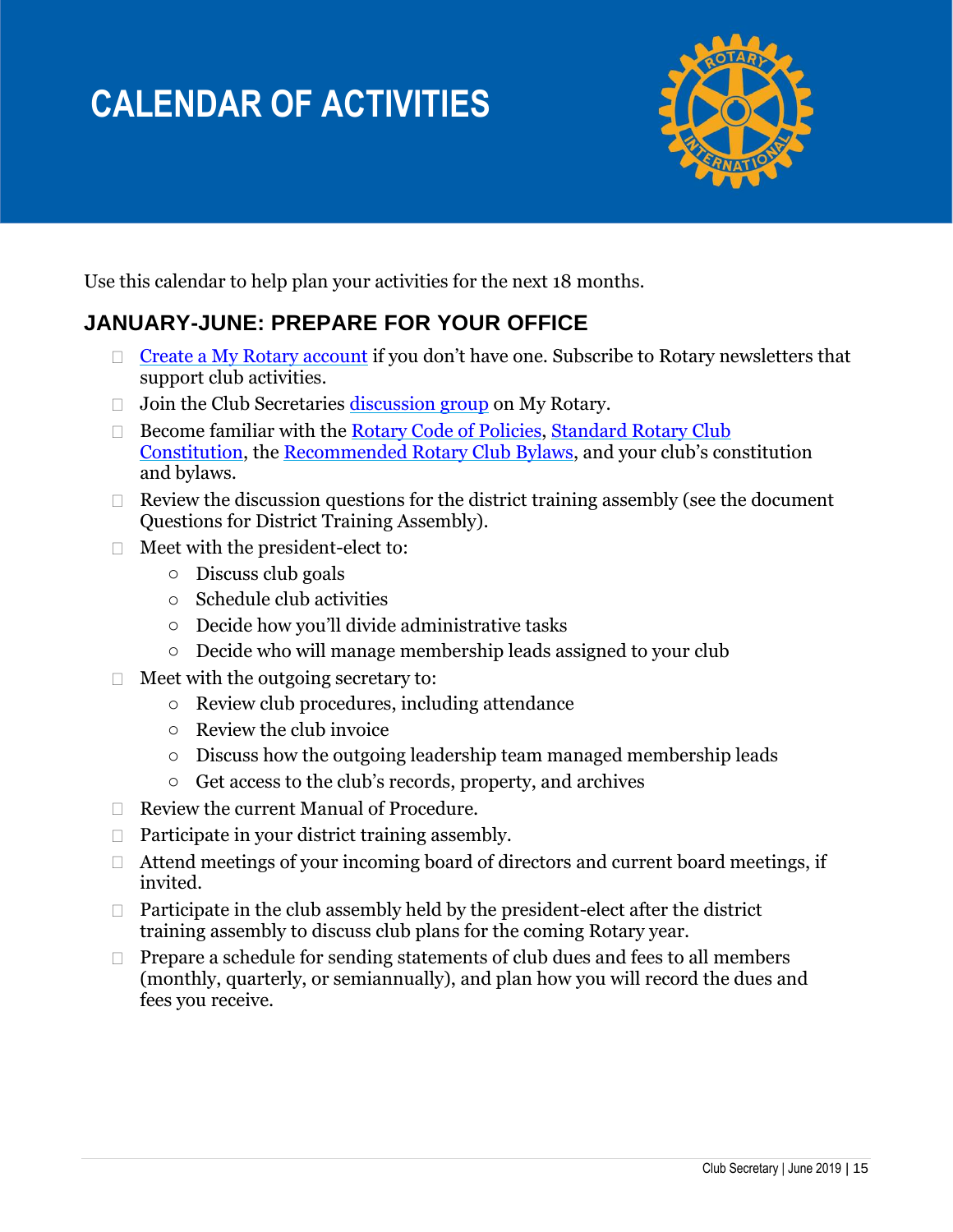### **JULY: TAKE OFFICE**

- $\Box$  Give your treasurer the club invoice so it can be paid on time.
- $\Box$  Update your club information, maintain membership records (learn how to [add,](https://my.rotary.org/en/document/how-add-member) [edit,](https://my.rotary.org/en/document/how-edit-member-information) and [remove](https://my.rotary.org/en/document/how-remove-member) a club member and [update club data\)](http://www.rotary.org/myrotary/en/document/how-update-club-data), and view reports on My Rotary. If you use a [club management system,](https://my.rotary.org/en/manage/community-marketplace/club-management-systems-website-vendors) make sure your club information is being sent to Rotary.
- $\Box$  Make sure new club officers are reported in My Rotary (learn how to [add an officer\)](https://my.rotary.org/en/document/how-add-club-officer) so they have access to online tools and resources.

### **DECEMBER**

- $\Box$  Support the annual meeting to elect club officers.
- $\Box$  Confirm that your club's membership data is current in My Rotary so you receive an accurate club invoice in January. If you use a [club management system,](https://my.rotary.org/en/manage/community-marketplace/club-management-systems-website-vendors) make sure your club information is being sent to Rotary.
- $\Box$  Prepare the midyear progress report.

#### **JANUARY**

- $\Box$  Review the club's schedule of activities with the president and the board of directors.
- $\Box$  Report incoming [club](https://my.rotary.org/en/manage/community-marketplace/club-management-systems-website-vendors) officers by 1 February on My Rotary or through your club [management system,](https://my.rotary.org/en/manage/community-marketplace/club-management-systems-website-vendors) or email their names and contact information to [data@rotary.org.](mailto:data@rotary.org)
- $\Box$  Coordinate with the club treasurer to ensure that the club invoice is paid on time.

### **FEBRUARY**

 $\Box$  If your club wants to propose a member to be a governor-nominee candidate, send the resolution supporting the decision and the [district governor-nominee](https://www.rotary.org/myrotary/en/document/district-governor-nominee-form)  [form](https://www.rotary.org/myrotary/en/document/district-governor-nominee-form) to the district nominating committee.

### **APRIL**

- $\Box$  Begin briefing next year's secretary.
- $\Box$  Prepare credentials for delegates to the Rotary convention. (See the Manual of Procedure section Article 10.050).

#### **JUNE**

- $\Box$  Confirm that your club's membership data is current in My Rotary so you receive an accurate club invoice in July. If you use a [club management system,](https://my.rotary.org/en/manage/community-marketplace/club-management-systems-website-vendors) make sure your club information is being sent to Rotary.
- $\Box$  Prepare your annual report to the club.

Give the club's records, materials, and archives to the incoming secretary.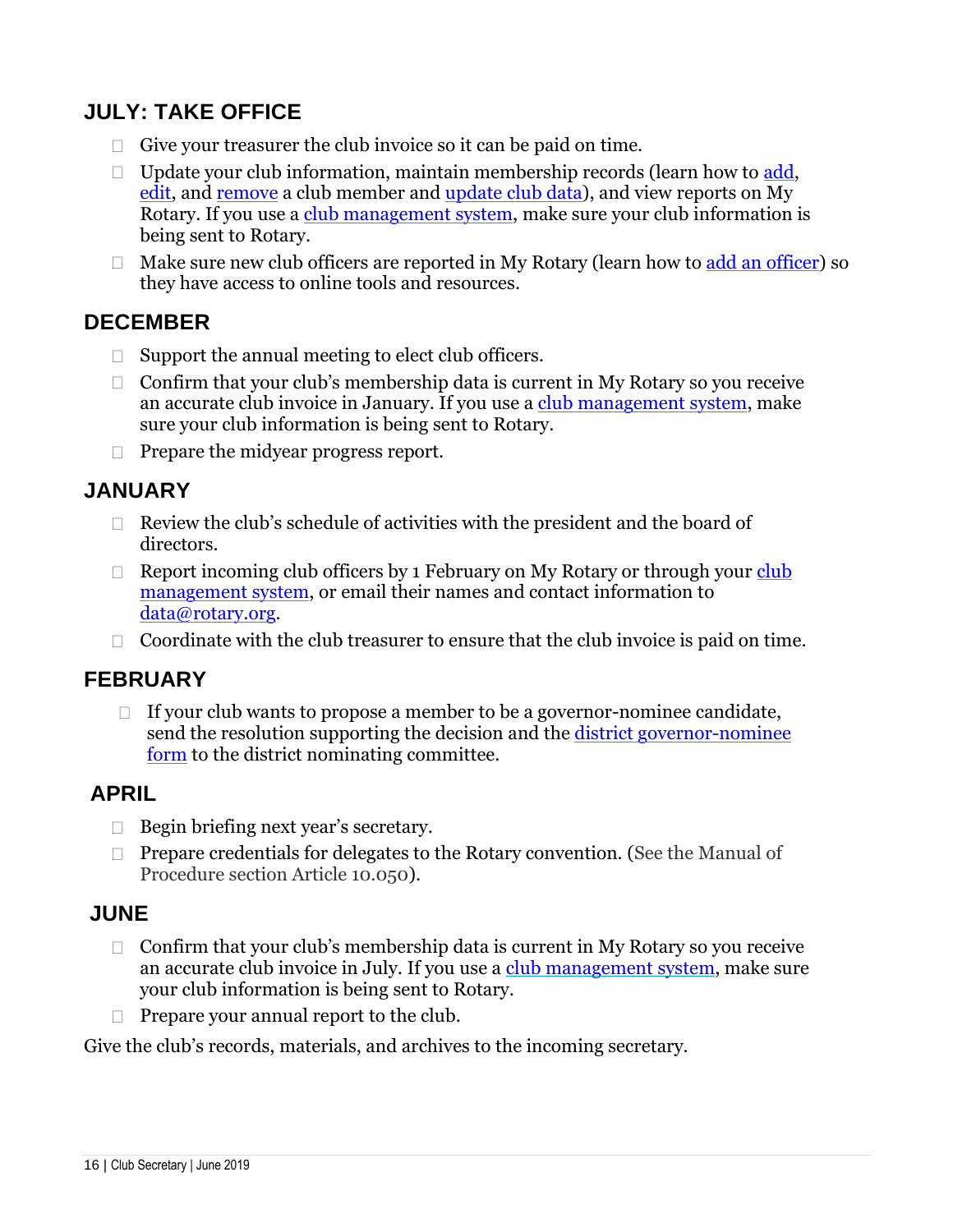# **USING ROTARY'S ONLINE TOOLS**



By creating an account on [My Rotary,](https://my.rotary.org/en) you gain access to the latest reports, information, and tools. Your account helps you do Rotary business quickly and efficiently and ensures that Rotary has accurate records for your club. It also allows you to:

- Customize and share your profile to easily network with your fellow Rotarians
- Join or start a [discussion group](https://www.rotary.org/myrotary/en/exchange-ideas/groups) to share best practices and hear innovative ideas
- Find [volunteers, partners, and donations](http://ideas.rotary.org/) for your projects to increase your club's impact
- Take [online courses](https://my.rotary.org/secure/application/261) to help you prepare for your year as club secretary

The [Manage](http://www.rotary.org/myrotary/en/manage) tab on My Rotary reveals the tools and links you'll need to effectively help manage your club. Use these features and resources to make your year a success.

As club secretary, you can also use My Rotary to:

- Update your personal information
- Manage and update club data [\(learn more\)](https://www.rotary.org/myrotary/en/document/how-update-club-data)
- Update membership data (learn how to [add,](https://my.rotary.org/en/document/how-add-member) [edit,](https://my.rotary.org/en/document/how-edit-member-information) or [remove](https://my.rotary.org/en/document/how-remove-member) member records)
- Use [Rotary Club Central](https://www.rotary.org/myrotary/en/secure/13301) to review and edit your club's goals and its progress toward them
- Generate club reports
- Manage membership leads assigned to your club
- Manage newsletter subscriptions
- Search the **Official Directory**

Make sure that club officers have access to Rotary's online tools and resources by reporting them by 1 February for the following year. You, the president, club treasurer, Foundation chair, or membership chair can add new officers by using the link on the Club Administration page of My Rotary or by entering them into your club management system.

### **DELEGATION**

As a club leader, you can delegate your administrative tasks on My Rotary to another club member. This temporary permission, known as *delegation*, is not intended to relieve you of your duties; it simply extends your access to My Rotary to another club leader with a My Rotary account. Your delegate can't view your personal information, such as your profile, contribution history, or discussion group activity. This person can, however, access the same tools and sensitive information that you can. Only delegate to someone you can trust. See [How](https://my.rotary.org/en/document/how-delegate-your-online-access)  [to Delegate Your Online Access](https://my.rotary.org/en/document/how-delegate-your-online-access) for more information.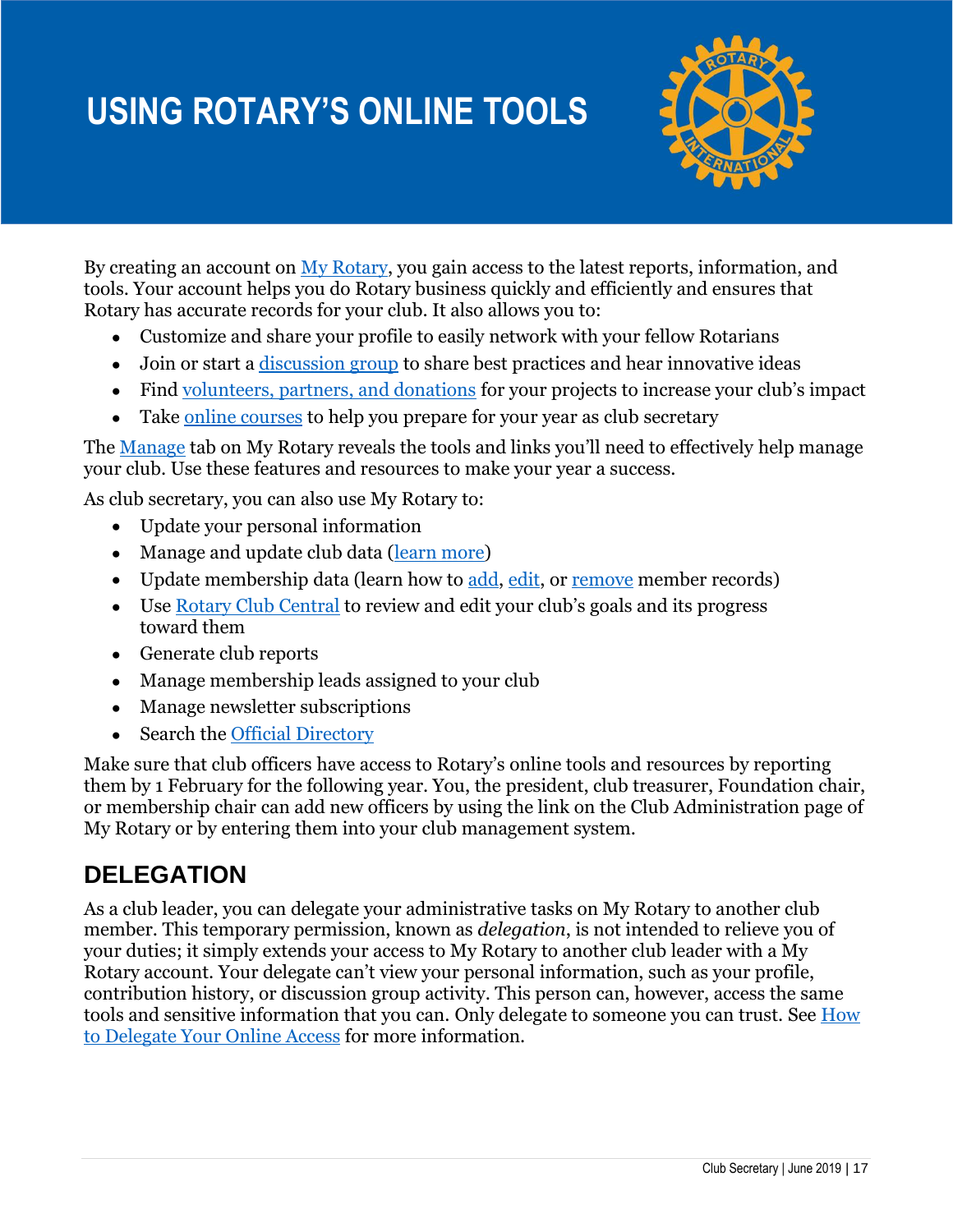## **MANAGING MEMBERSHIP LEADS**

Rotary receives thousands of inquiries from people around the world who use our online form to ask about joining a club. Rotary staff members send prospective member's information to the appropriate district, which assigns the person to a club they feel best meets the candidate's needs. You, your membership committee chair, and your president, will receive an email alert when a prospective member is assigned to your club.

Decide who will manage your club's membership leads. You, your membership committee chair, and your president can access information about the prospective member on [My](https://www.rotary.org/myrotary/en/manage/club-district-administration/district-administration)  Rotary's Club [Administration](https://www.rotary.org/myrotary/en/manage/club-district-administration/district-administration) pages. Be sure to take action promptly by contacting the prospective member, or asking the district to reassign the prospect to another club if it's determined that the candidate is not a good fit.

For more information, see the Online Membership Leads course on Rotary's [Learning Center.](https://my.rotary.org/secure/application/261)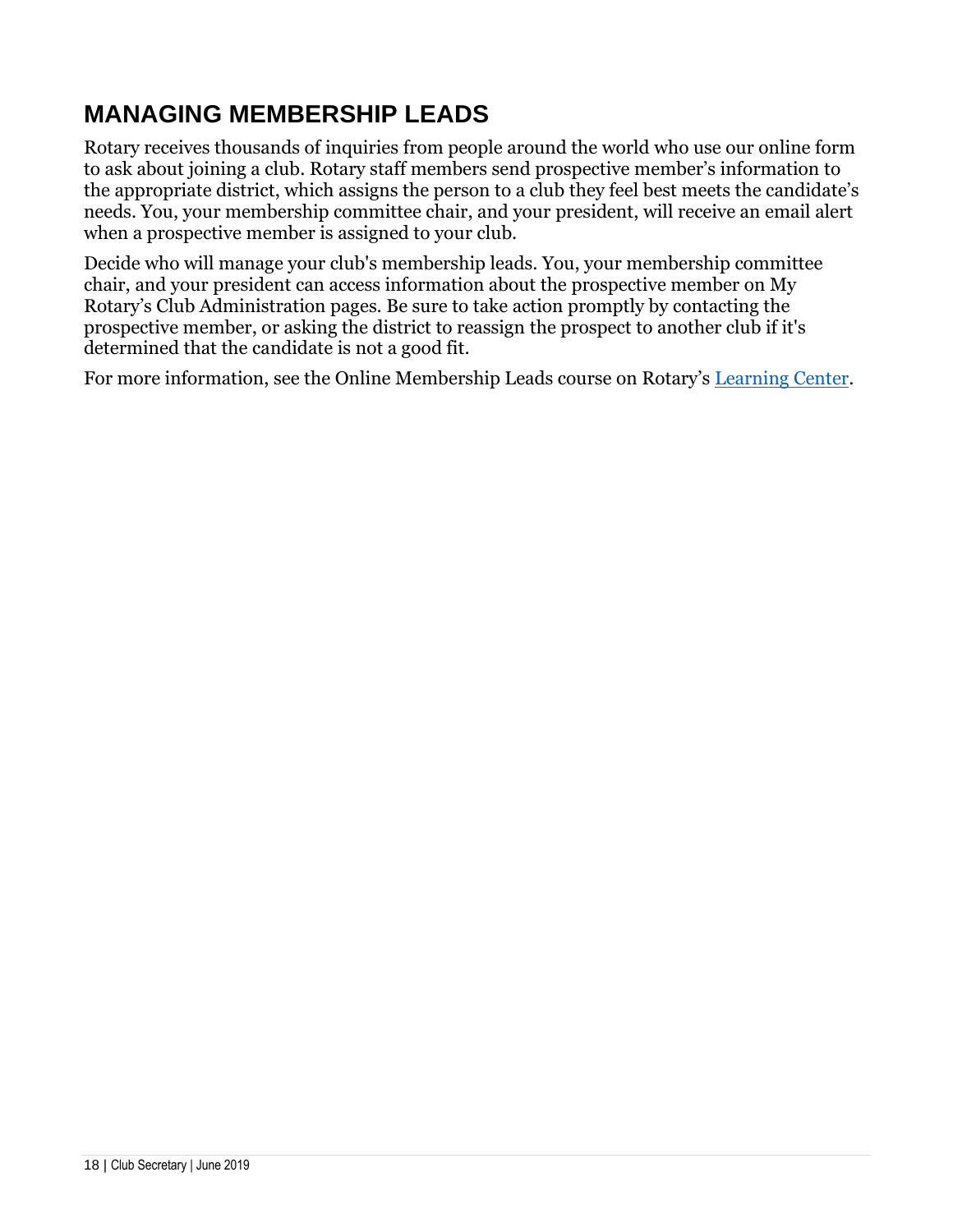# **REPORTING CLUB AND OFFICER CHANGES**



It's critical to keep your club and officer information current in Rotary's database so you receive accurate club invoices, your officers have access to reports and resources, and your club contact information is correct in the Official Directory and Club Finder. Update your club information directly on My Rotary, or if you use a club management system, make sure that your club information is being sent to Rotary.

## **REPORTING CLUB OFFICERS**

Make sure that club officers have access to Rotary's online tools and resources by reporting them by 1 February for the following year. You, the president, club treasurer, Foundation chair, or membership chair can add new officers by using the link on the Club Administration page of My Rotary or by entering them into your club management system. Be sure to send officer information to the district governor-elect, too, so they can contact incoming club presidents.

## **REPORTING CLUB MEETING CHANGES**

Any change of club meeting information (for example, a new day, time, or place) should be reported immediately to your district governor and Rotary. You can [update](http://www.rotary.org/myrotary/en/document/how-update-club-data) the information on [My Rotary,](https://my.rotary.org/en/manage/club-district-administration/club-administration) by emailing  $data@rotary.org$ , or using your club management system (licensed by Rotary).

## **OFFICIAL DIRECTORY INFORMATION**

To make sure your club meeting and officer information are correct in the Official Directory, update it on My Rotary or in your club management system by 1 February.

If you don't have Internet access, you can send a letter with the following information to Rotary or the international office that serves your area: club name; district; meeting day, time, and place; and the club president's and secretary's names, postal and email addresses, and phone numbers.

## **ATTENDANCE**

If your club has low attendance, it's likely a sign that your club isn't engaging all its members. The [Rotary Club Health Check](https://my.rotary.org/en/document/rotary-club-health-check) and [member satisfaction survey](https://my.rotary.org/en/document/enhancing-club-experience-member-satisfaction-survey) can help you learn what members like about the club experience and what can be improved.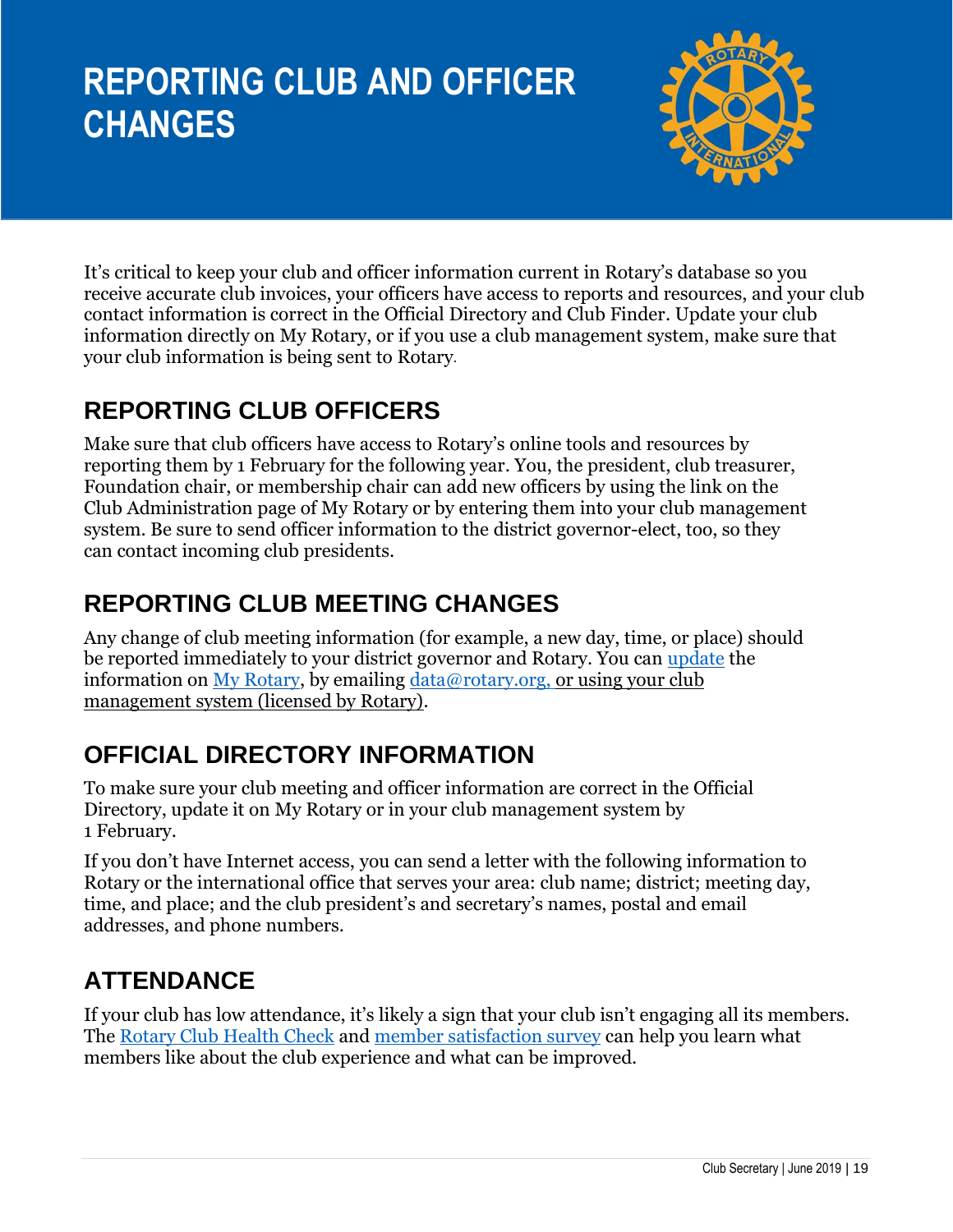Remember, clubs are free to adjust their attendance requirements and meeting options to better accommodate their members' needs. You can choose when, how, and where your club meets, as well as how often. Work with your club leaders to change things that aren't working and make your club meetings more appealing — and better attended.

You can also contact your district membership committee chair, assistant governor, and other district leaders for advice.

If your club tracks attendance, you can follow procedures outlined in Article 10 of the [Standard](https://my.rotary.org/en/document/standard-rotary-club-constitution)  [Rotary Club Constitution.](https://my.rotary.org/en/document/standard-rotary-club-constitution) You may also choose to use the attendance exceptions outlined in Section 7. Clubs that offer different membership types should include the attendance expectations for each type in their club bylaws.

If your club chooses not to track attendance, be sure to let your governor know, before your term begins, that you won't be sending monthly reports.

Since some clubs track their members' attendance, you may need to give visiting Rotarians documentation of their visit to your club meeting, or contact the secretary of the visitor's club.

| To RI:                                                                                               | To the district:                                                                                                          |
|------------------------------------------------------------------------------------------------------|---------------------------------------------------------------------------------------------------------------------------|
| Club meeting and officer information                                                                 | Attendance reports if your club chooses to<br>track attendance. (If your club chooses not to,<br>let your governor know.) |
| Names of incoming club officers by<br>1 February to ensure they receive all Rotary<br>communications | District-nominee form to the district<br>nominating committee.                                                            |
| Change in club meeting information<br>(meeting day, time, or location)                               | Change in club meeting information (meeting<br>day, time, or location)                                                    |
| Names of new and terminated members<br>within 30 days                                                | Information on special club activities                                                                                    |
| Club invoice payment                                                                                 |                                                                                                                           |
| Information on special club activities                                                               |                                                                                                                           |

#### **ITEMS TO SEND RI AND THE DISTRICT:**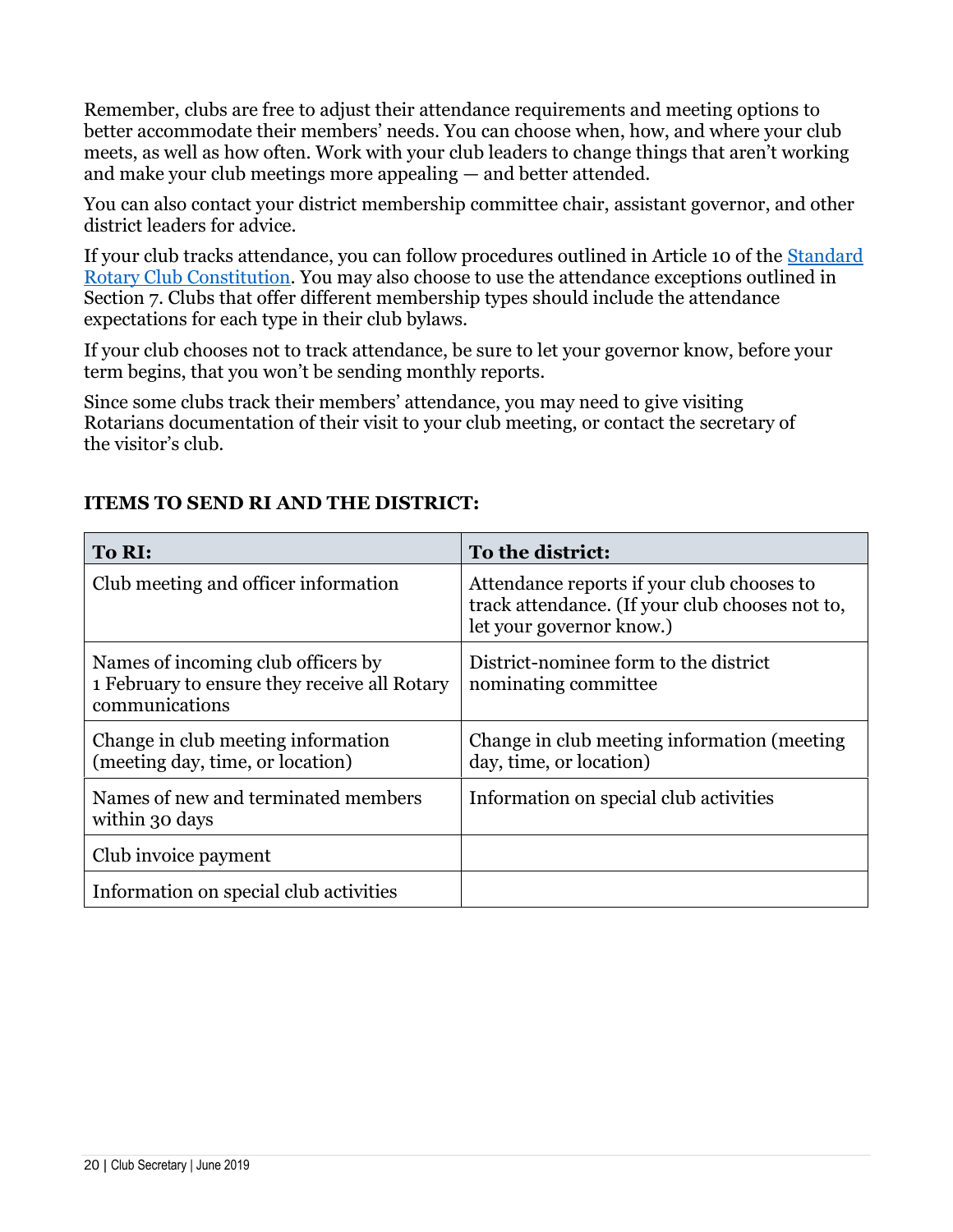# **MANAGING MEMBERSHIP INFORMATION**



Rotary has two types of memberships: active and honorary. Your club may offer additional membership types to attract new members, including family, associate, junior, or corporate memberships. You must report these members as active and collect RI membership dues from them (honorary members only pay for magazine subscriptions). In addition, Rotaractors can become members of your club while remaining a member of their Rotaract club. Update your club's bylaws to include each club membership type, eligibility requirements, and dues. See the [Start Guide for Alternate Membership Types.](https://my.rotary.org/en/document/start-guide-alternative-membership-types)

While your club may determine its own rules for transferring members, dual membership, and honorary members, the only mandatory qualifications for membership are that Rotarians must be adults who have demonstrated good character, integrity, and leadership; have a good reputation in their business, profession, and community; and be willing to serve in their community and around the world.

## **UPDATING MEMBER LISTS**

Your most important responsibility as secretary is keeping your club member lists up-to-date. You should enter changes on My Rotary as soon as they occur, but no later than 1 July or 1 January. This ensures that your club invoice is accurate. If using a club management system to report changes to member information, work with your vendor to make sure Rotary International is receiving your information.

Adding new members activates their subscriptions to The Rotarian magazine. If more than one Rotarian lives at an address, they may subscribe jointly to the official magazine.

There are three ways you can report your member data to Rotary:

- 1. Through your My Rotary account
- 2. Through your local club management system (see a [list of vendors\)](https://my.rotary.org/en/manage/community-marketplace/club-management-systems-website-vendors)
- 3. Using the [Member Data Form](https://www.rotary.org/myrotary/en/document/member-data-form) (email it to [data@rotary.org,](mailto:data@rotary.org) fax it to +1-847-556-2207, or mail it to your local Rotary office or fiscal agent)

To report member data through My Rotary, make sure you are signed in to your [account.](https://my.rotary.org/en/document/how-create-my-rotary-account) From the Manage tab, go to the [Club Administration](https://my.rotary.org/en/manage/club-district-administration/club-administration) page and choose Add, edit, or remove members. Follow the links to change records as needed. For detailed information on these processes, refer to the how-to guides that show how to [add,](https://my.rotary.org/en/document/how-add-member) [edit,](https://my.rotary.org/en/document/how-edit-member-information) or [remove](https://my.rotary.org/en/document/how-remove-member) members.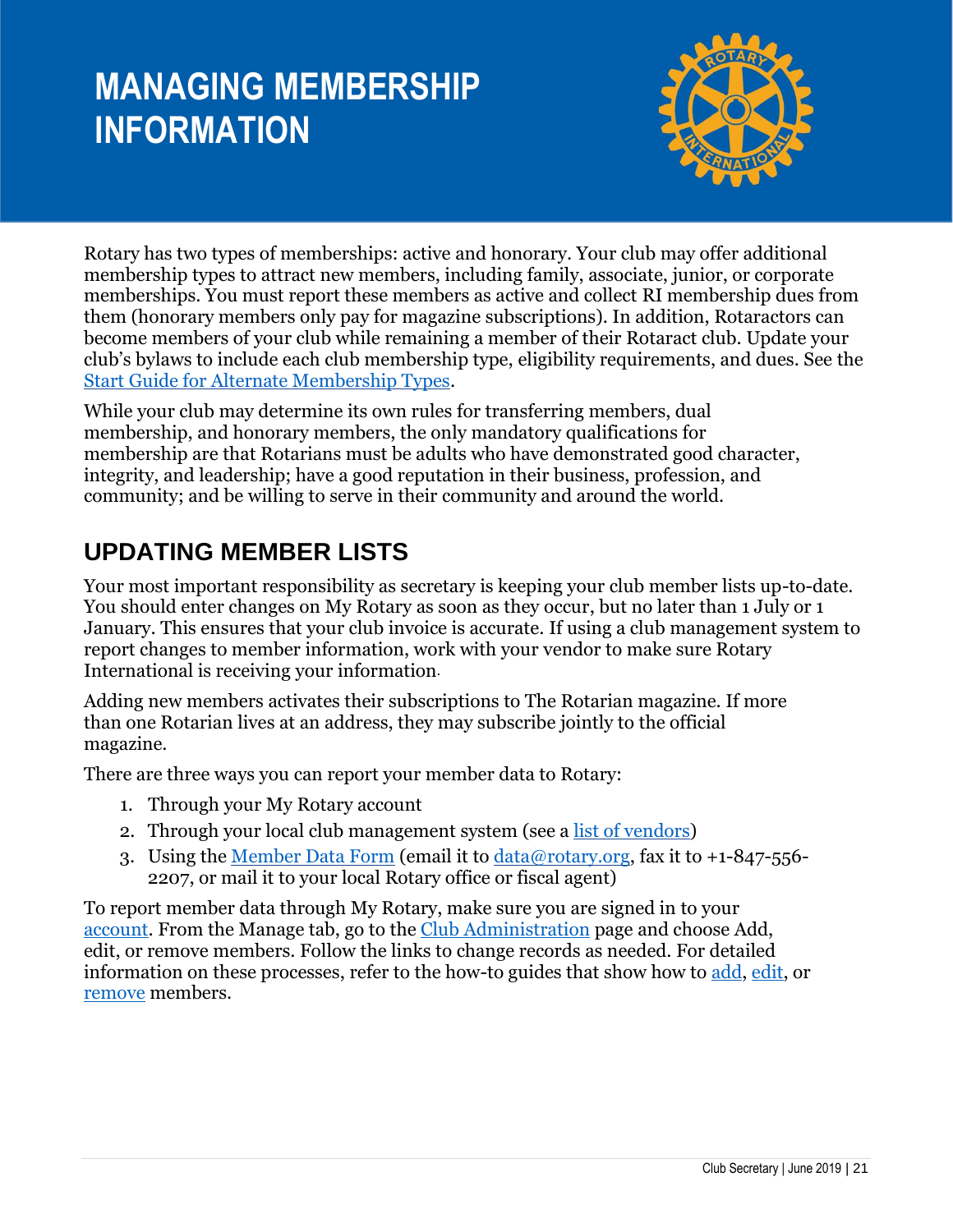Verifying email addresses for all club members in Rotary's records makes it easier for them to establish My Rotary accounts on Rotary.org. Members receive an email confirming their account status when they register on My Rotary. Members living at the same address can share an email address for their magazine subscription accounts.

You may want to issue member ID cards, which your members can show when attending another club. The card is intended for personal use only. Membership card templates are available on the [Brand Center,](https://my.rotary.org/secure/application/136) or you can obtain them through [licensed vendors](https://www.rotary.org/myrotary/en/manage/products-literature/licensed-vendors) listed on My Rotary.

## **TRANSFERS AND RELOCATIONS**

When a member transfers to your club, ask their previous club to confirm their membership and that the member doesn't owe the club any money. If you don't receive a statement from the previous club within 30 days, you can assume that the member doesn't owe any money.

When someone in your club moves out of your area, you can propose him or her for club membership in their new community. Use the [Rotarian Relocation Form](https://rotary.qualtrics.com/SE/?SID=SV_d556fFzzcj94aCF) to notify the other club's president or secretary about the prospective member.

## **REMOVING A MEMBER**

As secretary, you should contact any member who doesn't pay dues within 30 days of the deadline, and share this information with the treasurer. Specify the amount owed and the due date. If dues are not paid within 10 days of the notification, your club board may suspend the person's membership. Your board can reinstate the member if the member requests it and pays the money owed to the club.

When you remove a member from your club's member list on My Rotary, the change is permanent and immediate. If you've removed a member by mistake, email [data@rotary.org.](file:///C:/Users/mcpeakm/AppData/Roaming/Microsoft/Word/data@rotary.org)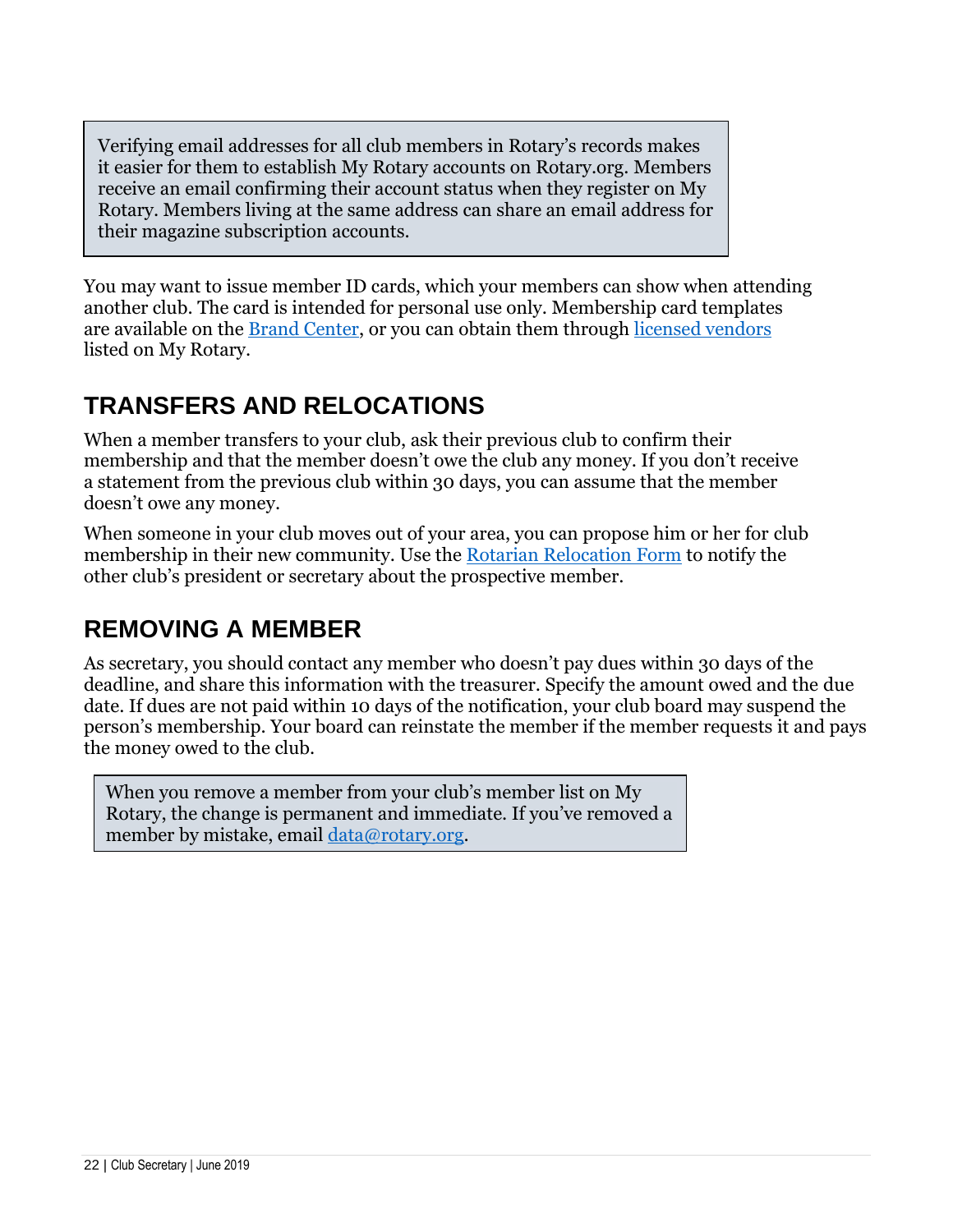# **ELECTORS AT THE DISTRICT CONFERENCE**



As club secretary, you're expected to attend the district conference. The conference is your chance to learn about Rotary and district programs and meet other leaders in your area.

Because the conference is also a district legislative session, club electors have the opportunity to discuss and vote on important district matters.

### **CLUB ELECTORS**

Work with the president to help your club select its electors for the district conference. Each club is entitled to one elector for every 25 members or major fraction thereof. For example, clubs with 25 to 37 active members have one elector, those with 38 to 62 have two electors, those with 63 to 87 have three, and so on. Use your club's official member count, according to the club invoice immediately preceding the district conference, to calculate the number of electors your club gets.

Every club, even those with fewer than 25 members, is entitled to one elector. All electors must be active club members. With the district governor's permission, a club may designate a proxy for any absent electors.

If a club has multiple electors, they all must cast their votes for the same candidate or proposition, or none of the votes will count. Only active clubs can vote at the district conference.

## **CREDENTIALS CERTIFICATES**

Your district governor will supply credentials certificates that electors present as proof that they are qualified to vote on behalf of their clubs. For each of your club's electors:

- 1. Complete the credentials certificate by including the:
	- Elector's name
	- Club's membership total and the number of electors your club is entitled to have
	- Club secretary's and president's signatures
- 2. Give the certificate to the elector to present to the Credentials Committee at the beginning of the conference.
- 3. File a copy of the certificate in your club's records.

Make sure your club has paid the approved district fees for the Rotary year. Your club may not be eligible to vote if you have delinquent fees due to the district. The financial status of the club is determined by the district governor.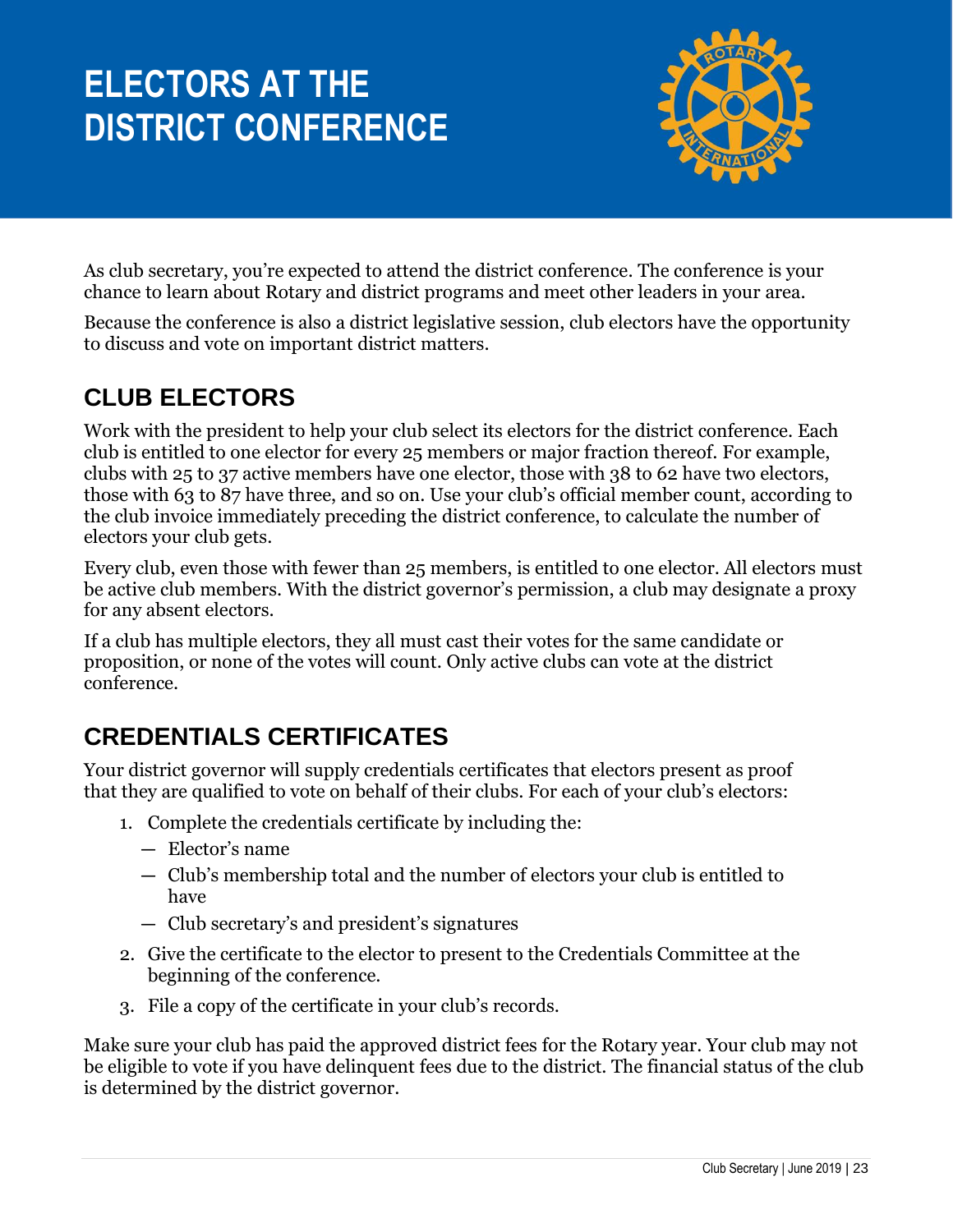# **ROTARY INTERNATIONAL CONVENTION DELEGATE SELECTION**



The Rotary International Convention is our largest event of the year. It brings together Rotary members and the family of Rotary from around the world for inspiration, information, and fun. It's also our annual meeting where Rotary conducts business and officially elects officers. Each club should send at least one delegate to represent its club in all business decisions made at the convention. Work with the club president to help your club select its delegate for the international convention.

Follow these steps to make sure your club is represented:

#### **1. Elect delegates**

Each club must elect at least one delegate and officially designate all of its delegates even if no members of the club, including the delegates, plan to attend the convention. Only active members of the club may serve as delegates. Each club is entitled to one delegate for every 50 members or a major fraction thereof. This means that clubs with up to 74 active members have one delegate, those with 75 to 124 have two, and so on. Use your club's official member count as of 1 January of the year of the convention, not including honorary members, to calculate the number of delegates your club gets.

If your club has two or more delegates, it may authorize one of them to cast all of the club's votes. You can indicate that authorization by giving the delegate a credentials certificate (which includes the voting delegate's card) for each vote the delegate is authorized to cast.

#### **2. Select alternates**

Your club may elect alternates and second alternates to substitute for delegates who are unable to serve. Only Rotarians who plan to attend the convention should be appointed as alternates.

Alternates and second alternates are allowed to vote only if the delegates they were chosen to replace are absent.

#### **3. Designate proxies**

A club that is not represented at the convention by a delegate or an alternate may designate a proxy to cast one or more of its votes. The proxy must be an active member of a club within the same district.

For more information on choosing delegates, alternates, and proxies, see the [Manual of Procedure](https://www.rotary.org/myrotary/en/document/468) (Article 10.040, RI Bylaws).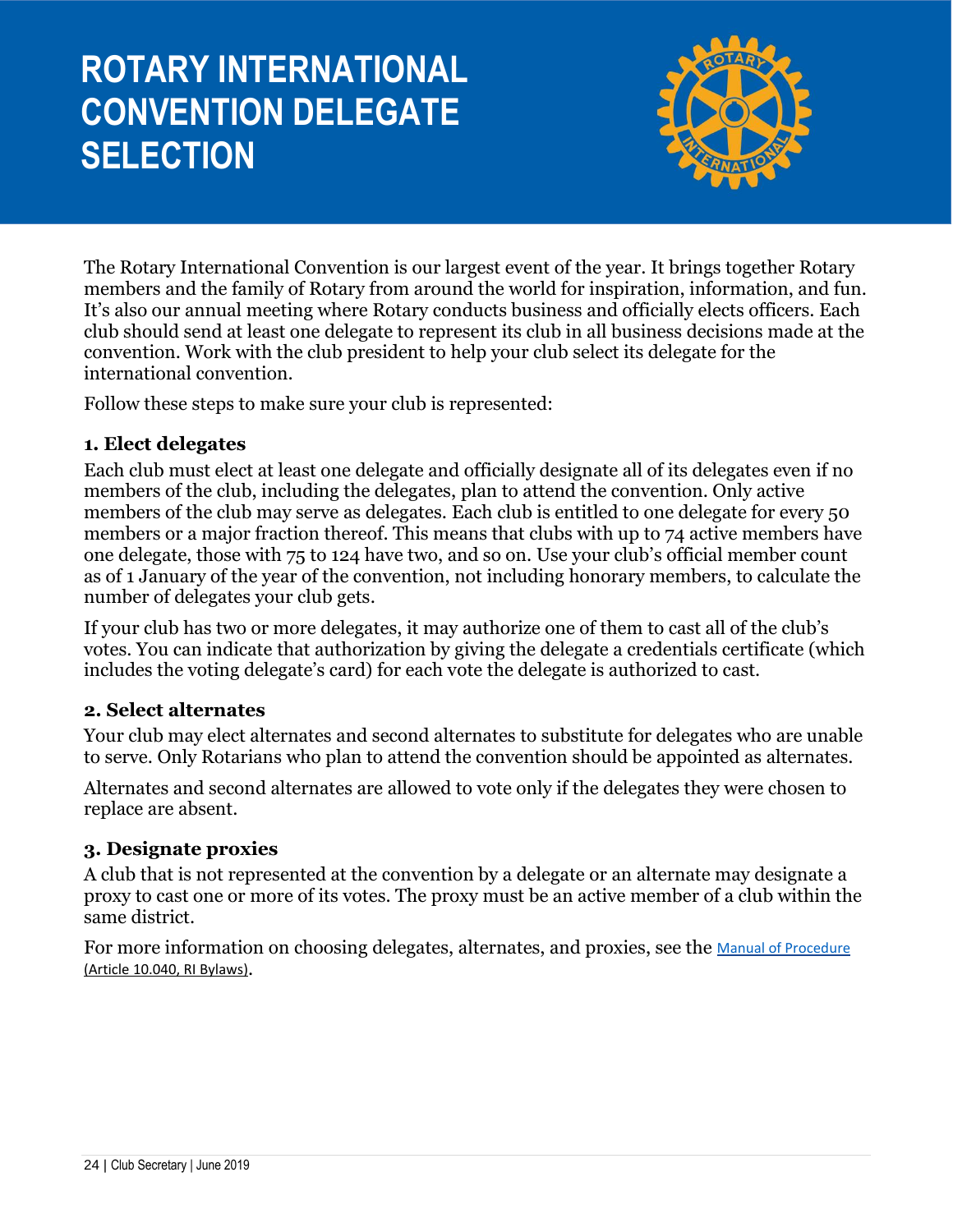## **CREDENTIALS CERTIFICATES**

Based on your membership, Rotary staff will send the appropriate number of credentials certificates to you. Do not return completed credentials certificates to Rotary. Instead, your delegate or proxy should take certificates to the Credential Committee at the convention. For each of your club's delegates or proxies:

- 1. Complete the credentials certificate by including the:
	- Number of club members (not including honorary members) as of 1 January of the year of the convention
	- Number of delegates to which your club is entitled
	- Date when the delegate (and the alternate or proxy) was selected
	- Name of the delegate
	- Name of the delegate's alternate, if you're designating one
	- Name of the delegate's proxy, if you're designating one, and the proxy's Rotary club name and district number
- 2. Give the certificate to the delegate or proxy to present it to the Credentials Committee at the convention's voting delegates booth (check the convention program book for the booth's location). The committee will validate certificates and distribute delegate buttons.
- 3. File a copy of the certificate in your club's records.

If you do not receive credentials certificates from Rotary, have your delegates bring a letter with them to the convention that states the name of the club, the delegate or proxy names, and the number of active club members as of 1 January. Two officers (preferably the president and secretary) should sign the letter. The delegates should present the letter to the Credentials Committee.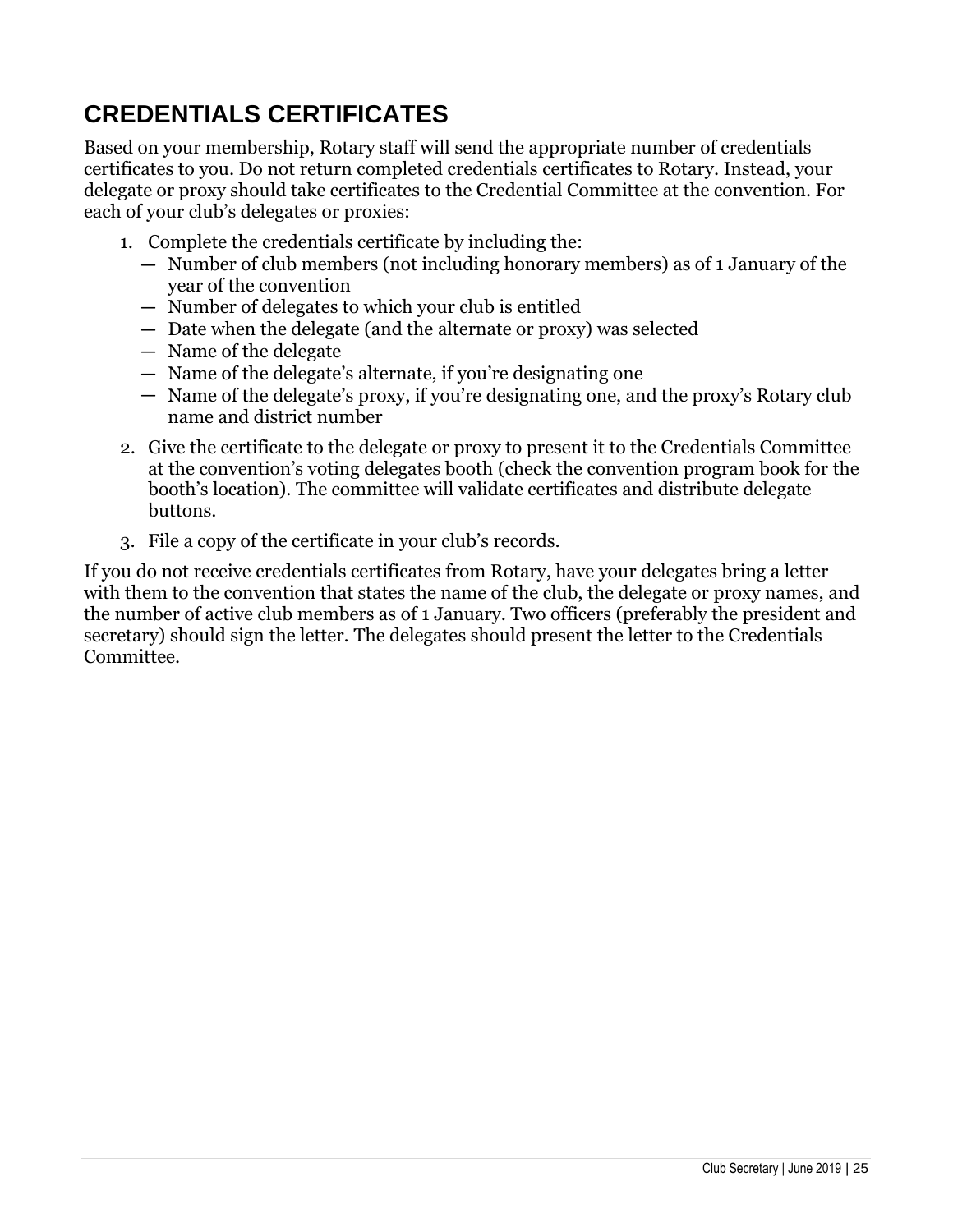# **RISK MANAGEMENT FOR PROJECTS**



You can help protect your club's assets and shield yourself and your club from liability by anticipating the possible risks associated with your club's activities. Being aware of risk and managing it will protect your members, program participants, and club assets.

Meet with the outgoing treasurer to learn about your club's risk management plan. Find out if the guidelines below are already in place and if any need to be set during your term.

Whether you're holding meetings, running fundraisers, or working with young people, risk management responsibilities are part of your role. In this context, "risk management" refers to a proactive process that aims to identify causes of possible loss and determine how to prevent them or lessen their financial impact. To manage risk:

- Review activities from the perspective of "What can go wrong?"
- Modify activities to lessen the risk
- Use contracts and agreements to clearly define roles and responsibilities of all parties involved (consult local legal counsel to draft and review legal documents)
- Follow established policies, procedures, and guidelines

We encourage clubs to obtain professional legal and insurance advice about liability protection. For example, seek professional advice about incorporating the club (or its activities) or buying appropriate liability insurance coverage.

Clubs in the United States and its territories and possessions are automatically covered by general liability and directors and officers/employment practices liability insurance through a program arranged by Rotary and paid for by U.S. Rotarians.

Clubs outside the U.S. should consider buying insurance if they do not have it. See article 72.050. of the [Rotary Code of Policies](https://my.rotary.org/en/document/rotary-code-policies) for additional information.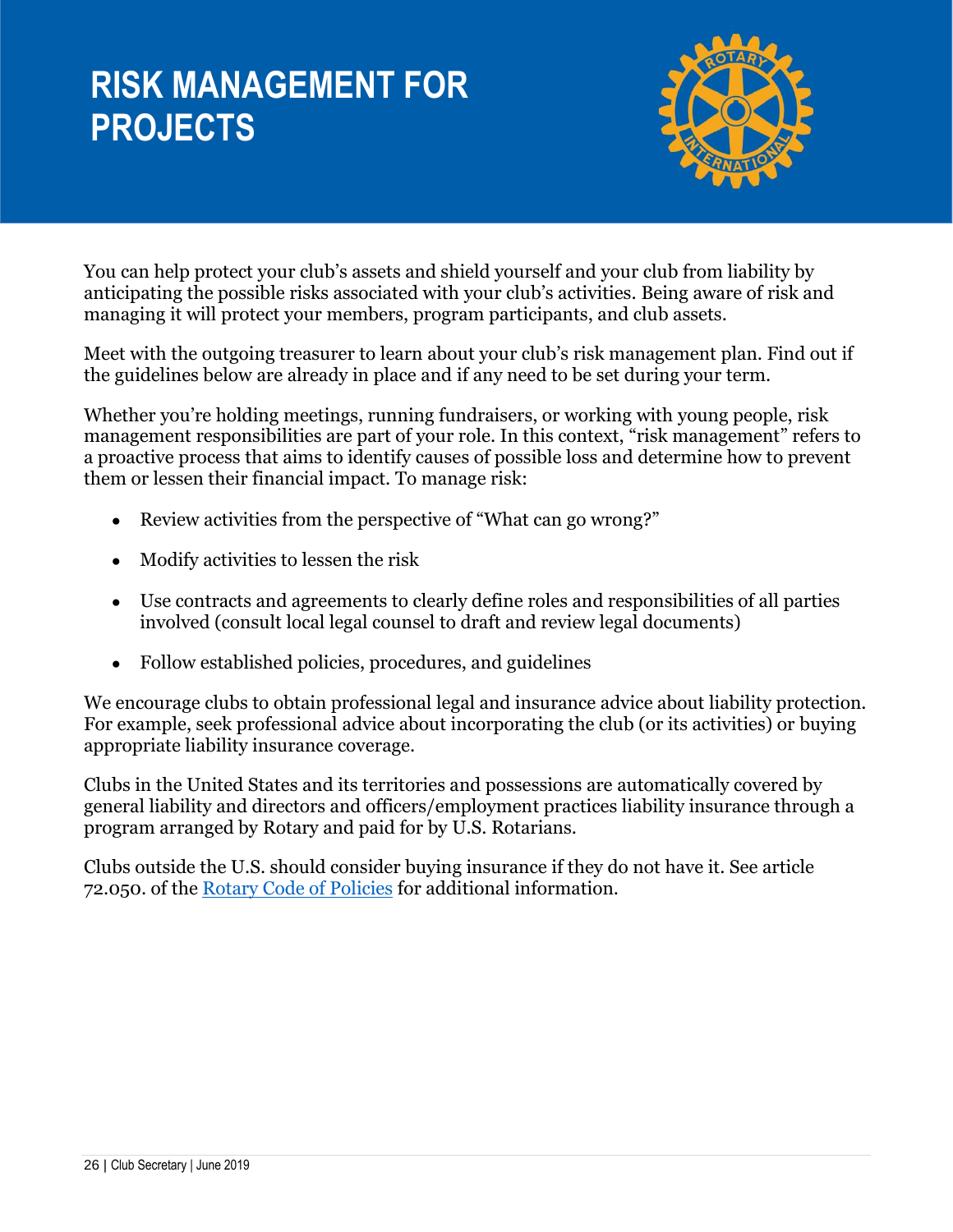# **RISK MANAGEMENT FOR YOUTH PROGRAMS**



It's important to know the risks, such as injury, illness, and abuse, involved in youth activities so that participants can make good choices to deal with these risks. Although awareness alone cannot prevent incidents, it can lead to thoughtful discussions and planning that can reduce incidents and their effects.

Consider developing a risk management program for working with youth that includes these steps:

- Develop and implement a district youth protection policy to prevent and address any potential physical, sexual, or emotional abuse or harassment.
- Establish a code of behavior for adults and youth involved in a program. Screen adults before they work with youth. In RIBI, the Disclosure and Barring Service (DBS) certificates may be required for club members working with young people and vulnerable adults. Contact [CDS@rotarygbi.org](mailto:CDS@rotarygbi.org) for more information.
- Maintain clear policies for any travel by youth, and have systems to communicate specific information with parents or guardians.
- Obtain the governor's approval for any activities involving minors that occur outside their local community or include overnight stays.
- Review your district's policies to ensure that they align with the Rotary guidelines developed by the Board for each youth program.
- Explore the risks and insurance needs in sponsoring a youth program or event. Consider these questions:
	- What happens if someone is injured?
	- What happens if a natural disaster occurs?
- Work to minimize potential losses by:
	- Buying liability insurance coverage that is adequate for your region
	- Developing an emergency plan and practicing it at least once during the program
	- Teaching participants about safe behavior during the program

While these steps are required for Youth Exchange district certification, they are also recommended for districts that participate in Interact, RYLA, or any other youth activity.

Clubs and districts are urged to contact their insurance brokers or agents to check if their insurance policies provide adequate coverage for their youth programs. Insurance becomes a complex issue when multiple districts or clubs sponsor a program, because each organization's coverage may differ.

All participants, including youth and organizers, are urged to verify that their health and life insurance will provide adequate coverage during a program. Many health insurance policies provide only limited coverage outside a certain area, so this precaution is especially important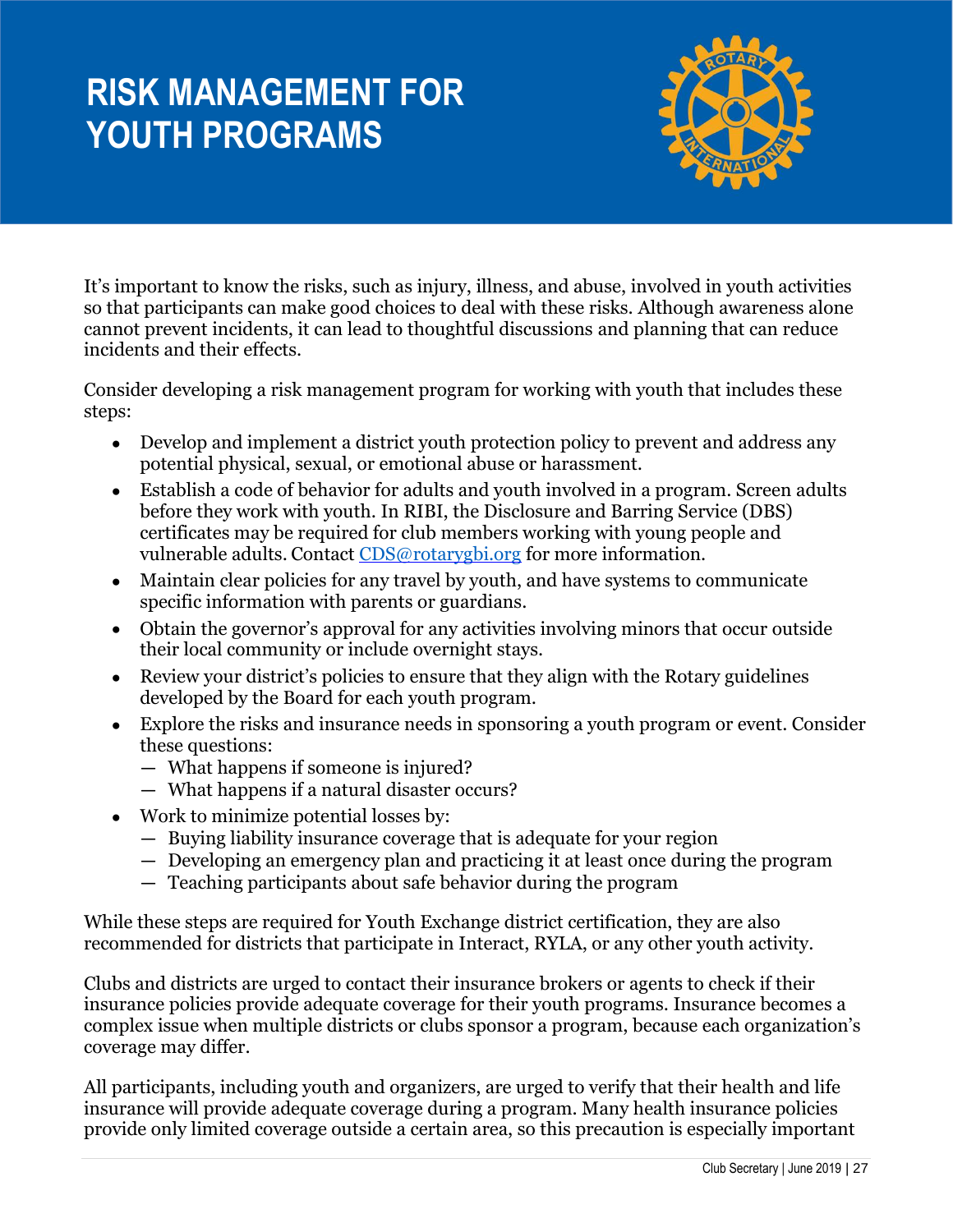when participants travel or live away from home. In these cases, participants must obtain a travel medical and accident insurance policy that provides these types of coverage:

- Medical expense reimbursement
- Repatriation of remains
- Emergency evacuation
- Accidental death and dismemberment

Consult legal counsel before signing an agreement or contract with any organization, contractor, or service provider. These documents may contain waivers or an indemnity and hold harmless agreement that might try to release a party from liability and transfer the risk to the club or district. Rotary International is not liable for any illness or injury to people, including participants, volunteers, and organizers, or for damage to any property.

Find more information on effective youth program policies and practices in the [Protecting](https://my.rotary.org/learn?deep-link=https%3A//learn.rotary.org/members/learn/course/internal/view/elearning/422/protecting-youth-program-participants)  [Youth Program Participants](https://my.rotary.org/learn?deep-link=https%3A//learn.rotary.org/members/learn/course/internal/view/elearning/422/protecting-youth-program-participants) course in the [Learning Center.](file://///ri-fs13/Learning%20and%20Development/publications%20and%20courses/0_Courses/Club%20Officer%20Courses/Treasurer/CT_Managing%20Club%20Finances/EN/Rotary.org/learn)

#### **Rotary's Statement of Conduct for Working with Youth**

Rotary International strives to create and maintain a safe environment for all youth who participate in Rotary activities. To the best of their ability, Rotarians, Rotarians' spouses and partners, and other volunteers must safeguard the children and young people they come into contact with and protect them from physical, sexual, and emotional abuse.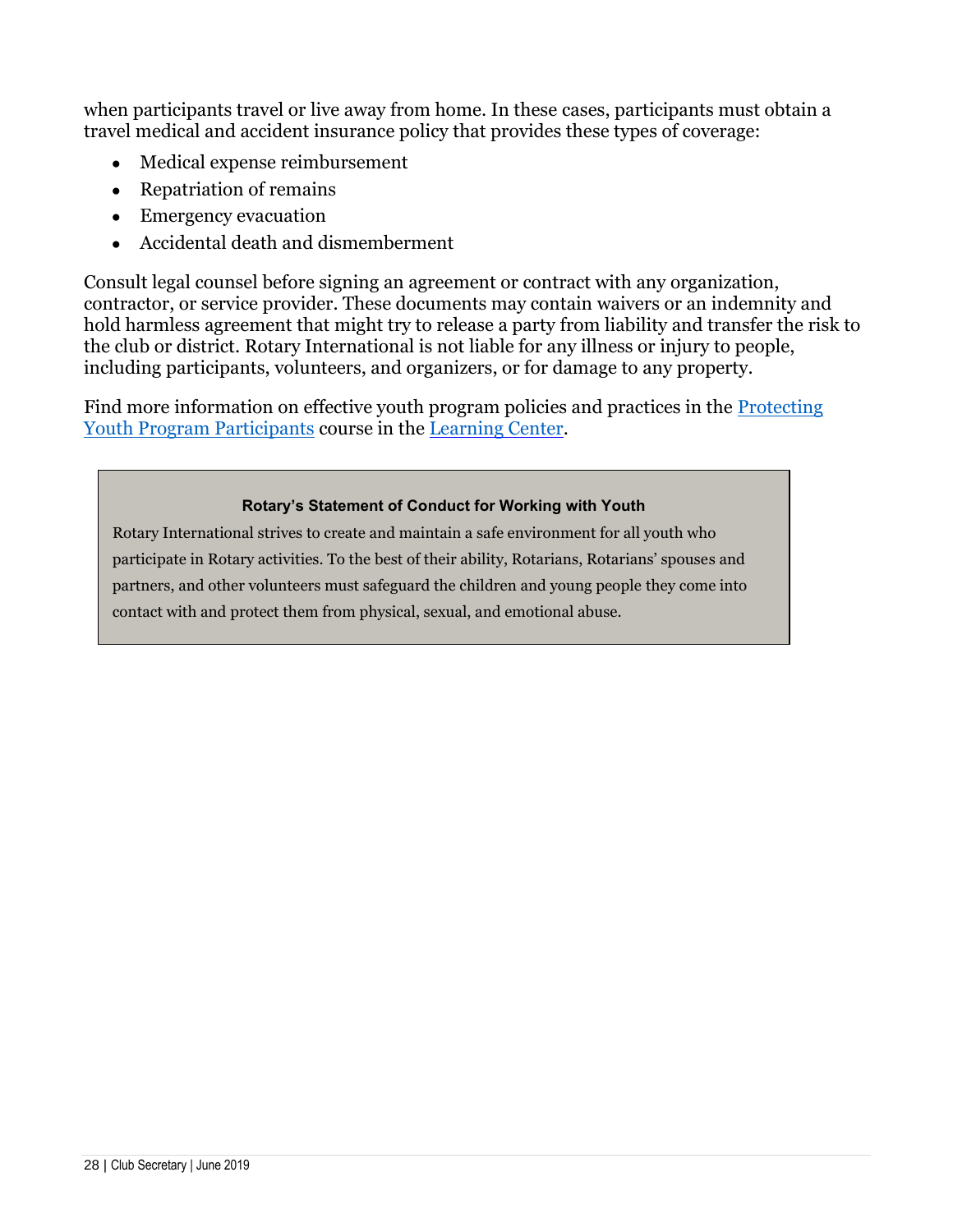## **DISTRICT TRAINING ASSEMBLY DISCUSSION QUESTIONS**



The district training assembly is a great chance to exchange ideas with other incoming club leaders. These questions can help you prepare for your assembly.

What are the main responsibilities of the secretary in your club?

How will you work with the club president?

How will you work with the club treasurer?

How can you support your club's committees?

How will your club manage its membership leads?

Which administrative duties can you streamline?

What is one goal you will work toward next year? How does this goal support your club's strategic plan?